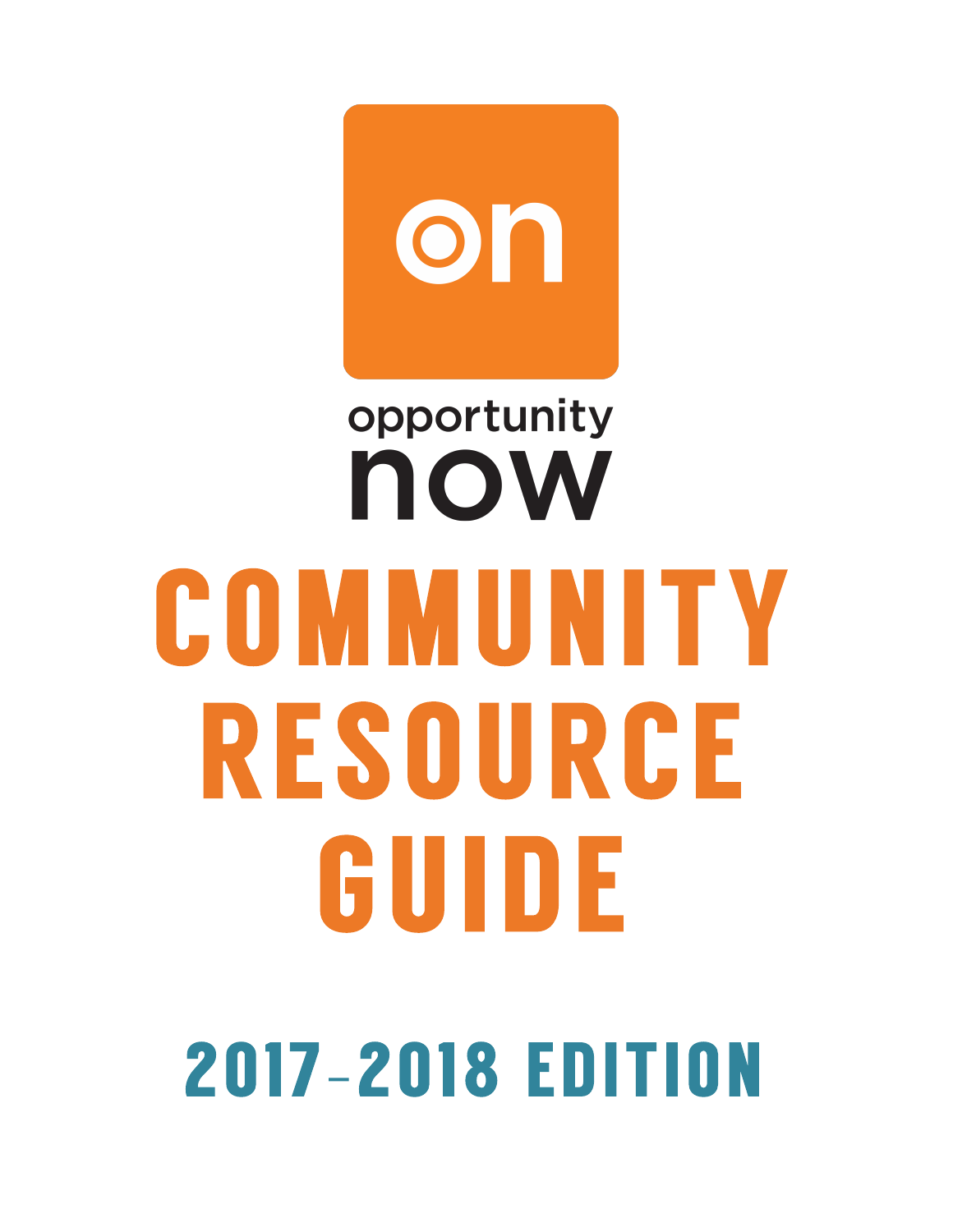### ABOUT THIS RESOURCE GUIDE

THIS RESOURCE GUIDE WAS DEVELOPED THROUGH A PARTNERSHIP BETWEEN THE NASHVILLE CAREER ADVANCEMENT CENTER (NCAC) AND ALIGNMENT NASHVILLE TO SUPPORT THE MAYOR'S OPPORTUNITY NOW YOUTH EMPLOYMENT INITIATIVE BY CONNECTING OPPORTUNITY NOW EMPLOYMENT COACHES WITH RESOURCES TO HELP YOUTH SUCCEED IN THEIR WORKFORCE EXPERIENCE AND BEYOND.

THIS GUIDE IS DIVIDED INTO SECTIONS OUTLINED BELOW WITH LISTINGS FOR LOCAL AND REGIONAL ORGANIZATIONS THAT PROVIDE SERVICES THAT MAY BE HELPFUL TO YOUNG PEOPLE ENROLLED IN OPPORTUNITY NOW PROGRAMMING. WHILE SOME SERVICES AND RESOURCES WILL ALIGN DIRECTLY TO COLLEGE & CAREER READINESS BENCHMARKS THAT STUDENTS WILL ACHIEVE WITH THEIR COACHES THROUGHOUT THEIR WORK EXPERIENCE, OTHERS ARE INCLUDED TO HELP YOU AND YOUR YOUNG PEOPLE ADDRESS BOTH ONGOING AND UNEXPECTED CHALLENGES.

### TABLE OF CONTENTS

| <b>BEHAVIORAL HEALTH RESOURCES  PAGE 2</b>        |
|---------------------------------------------------|
| <b>CAREER PLANNING RESOURCES  PAGE 5</b>          |
| CHILD CARE RESOURCES  PAGE 7                      |
| EDUCATION RESOURCES  PAGE 8                       |
| FINANCIAL & LEGAL RESOURCES  PAGE 11              |
| FOOD & HOUSING RESOURCES  PAGE 12                 |
| HEALTHCARE RESOURCES  PAGE 14                     |
| <b>PERSONAL DEVELOPMENT RESOURCES  PAGE 18</b>    |
| <b>REFUGEE &amp; IMMIGRANT RESOURCES  PAGE 20</b> |
| <b>TRANSPORTATION RESOURCES  PAGE 22</b>          |
| <b>PROGRAM BENCHMARK RESOURCE INDEX  PAGE 23</b>  |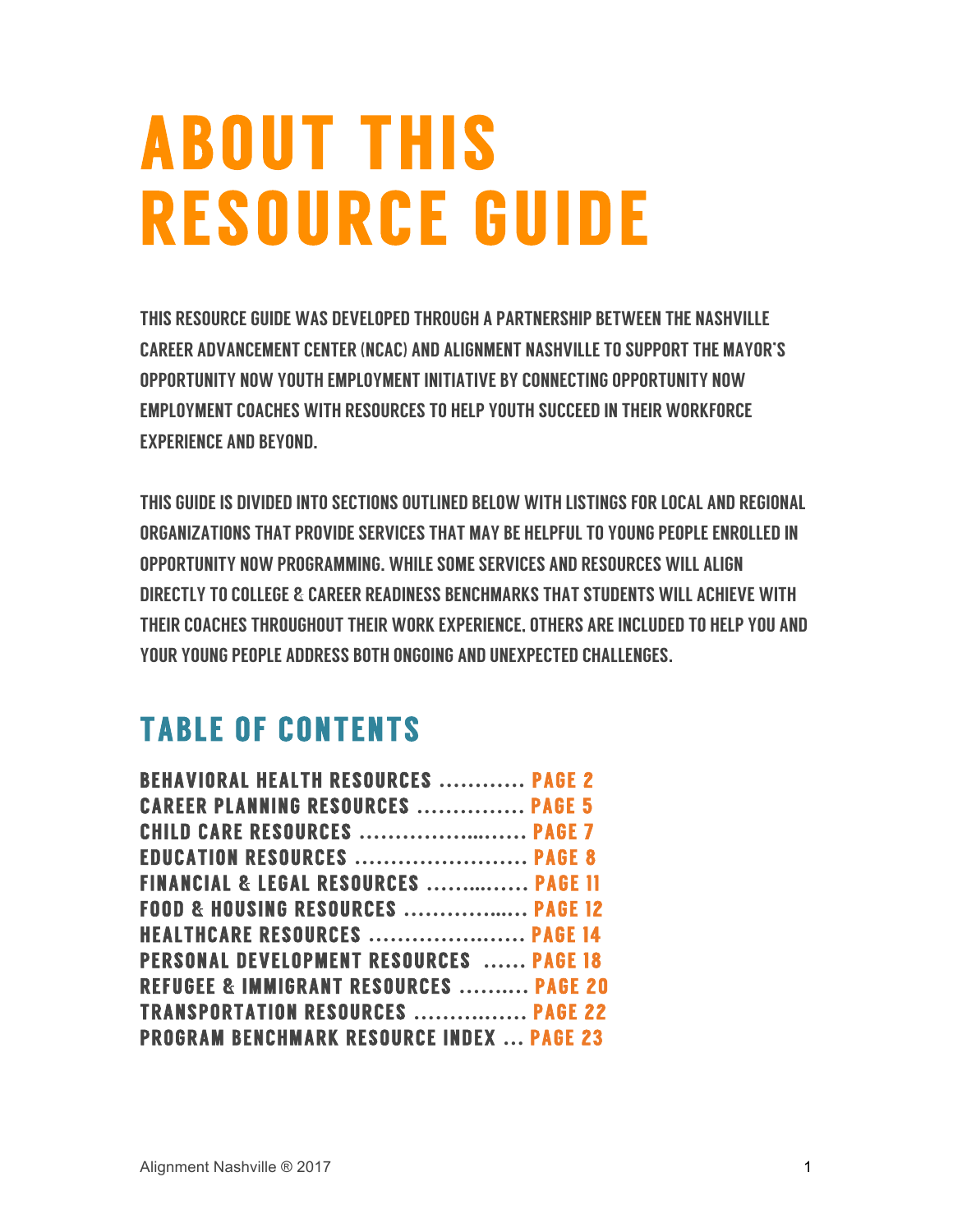### BEHAVIORAL HEALTH

#### **Centerstone – Counseling**

**ADDRESS**: Multiple **HELPLINE:** 888.291.4357 | **WWW**: www.centerstone.org

**SERVICES**: Centerstone is a not-for-profit health care organization dedicated to delivering care that changes people's lives. We provide mental health and substance abuse treatment, education and support to the communities we serve in Tennessee and other states. Additionally, Centerstone offers life skills development, employment and housing services. Nationally, we have specialized services for service members, veterans and their loved ones. Centerstone is a one-stop-shop for integrated physical and mental health care, offering mental health, primary care and pharmacy services together at convenient area locations. Services are provided for all ages and also available in the home, in schools and elsewhere in the community.

#### **Centerstone – Crisis**

**ADDRESS**: Multiple **24-HOUR CRISIS HOTLINE**: 615-327-9400 | **WWW**: www.centerstone.org

**SERVICES**: Centerstone offers help 24 hours a day, 7 days a week, 365 days a year. All calls are completely confidential. Our toll-free number can assist a large number of callers at the same time, ensuring prompt attention to your situation. You will also be given information and access to services or programs you may need. If you are in crisis, please call our 24-Hour Crisis Hotline – 800-681-7444. Centerstone can also provide help after a crisis with quality follow-up care. To make a routine appointment or for more information, call our information and appointments line - 888-291-4357 (HELP)

#### **Metro Public Health Department – Behavioral Health Services**

**ADDRESS**: 2500 Charlotte Avenue, Nashville **EMAIL**: kpotts@nashvillecares.org | **PHONE**: 615-340-2172 | **WWW**: http://www.nashville.gov/Health-Department/Clinical-Health-Services

**SERVICES**: Full time professional counselors are available Monday through Friday, at Lentz Public Health Center, 2500 Charlotte Avenue to conduct assessments and make referrals to local counseling agencies for persons age 18 and older needing Substance Abuse or Mental Health services. There is no charge for these services.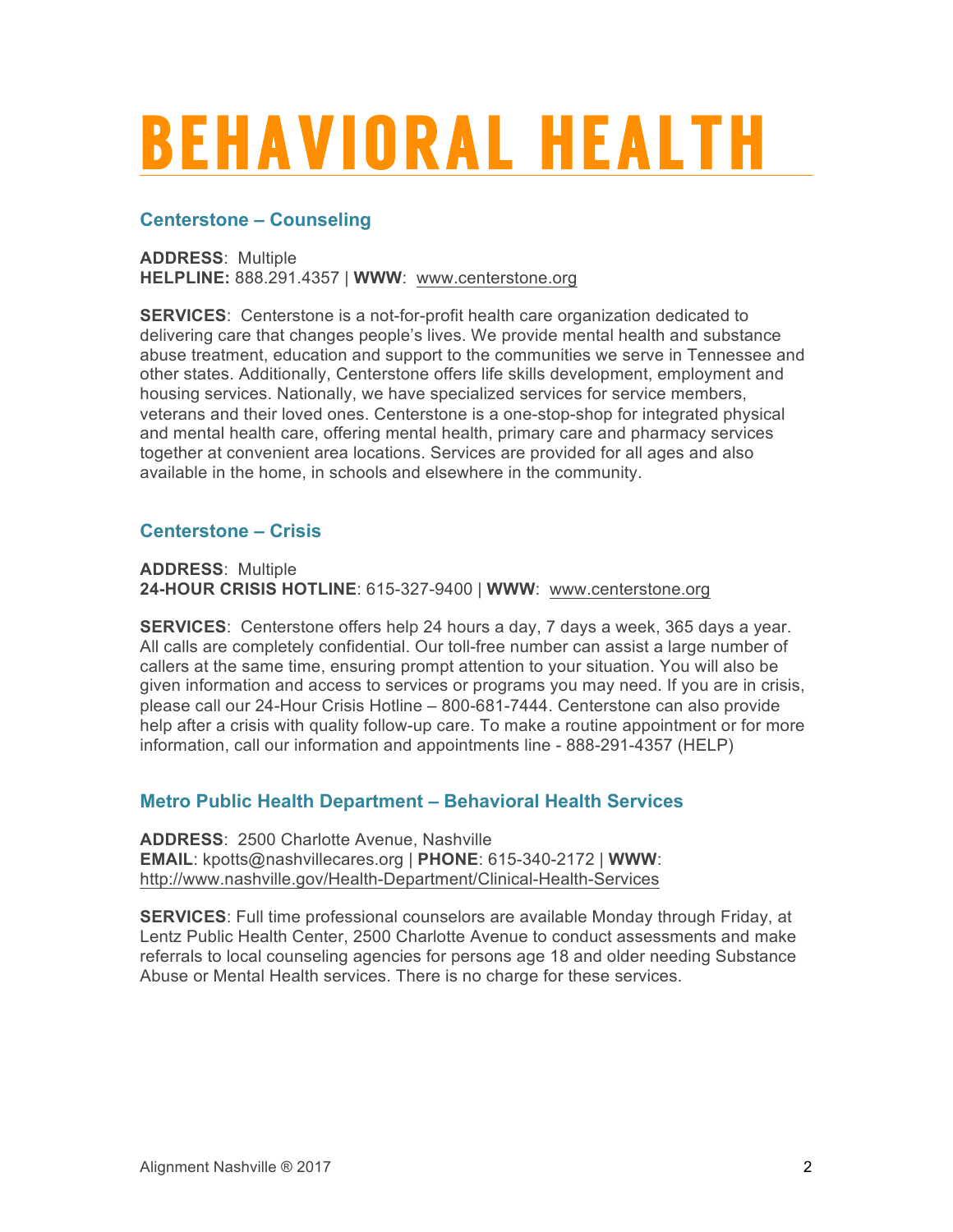#### **Oasis Center – Clinical Counseling**

**CONTACT**: Judy Freudenthal **ADDRESS**: 1704 Charlotte Avenue, Nashville **EMAIL**: jfreudenthal@oasiscenter.org | **PHONE**: 615-327-4455 | **WWW**: www.oasiscenter.org

**SERVICES**: Our highly-experienced clinical counseling staff address a variety of issues affecting youth and family mental health and wellbeing. Our services include outpatient individual and family therapy, counseling to youth and families in our Emergency Shelter, and counseling to homeless youth in our Street Outreach Programs. More and more, we aim to integrate/strengthen counseling services within Oasis programs working with particularly vulnerable youth, including those involved in the juvenile justice system and those who identify along the LGBTQ spectrum.

#### **Park Center**

**ADDRESS**: 801 12th Avenue South, Nashville **EMAIL**: info@parkcenternashville.org | **PHONE**: 615-242-3576 | **WWW**: www.parkcenternashville.org

**SERVICES:** Park Center's Emerging Adults day program offers skill building, social integration and recovery workshops, Monday through Friday from 9am-3pm. Classes are offered daily, focusing on either continuing education or pursuing employment. Program participants must be at least 18 years of age and have a primary diagnosis of mental illness or serious emotional disturbance; have a history of foster care placement, psychiatric hospitalizations or homelessness.

#### **Sexual Assault Center**

**CONTACT:** Amanda Markham **ADDRESS**: 101 French Landing Drive, Nashville TN 37228 **EMAIL:** amarkham@sacenter.org **PHONE**: 615-259-9055 | **WWW**: www.sacenter.org

**SERVICES**: The Sexual Assault Center (S.A.C.) is the only agency in Middle Tennessee that exclusively provides treatment for survivors of sexual assault. S.A.C. has provided compassionate care and healing for more than 21,000 children and adults and reach approximately 170,000 students across the state through our prevention education programs. Programs offered by S.A.C. include the following:

- Evidence based and evidence informed treatment options including Individual and Group Counseling for Adult Survivors of Childhood Sexual Abuse, Rape Survivors, Sexually Abused Children, Non-offending Caregivers of Sexually Abused Children, and other secondary victims.
- 24-Hour Crisis Support Line available to victims/survivors, family/friends of victims/survivors, and the greater community.
- Advocacy Services for survivors of sexual assault and their family members.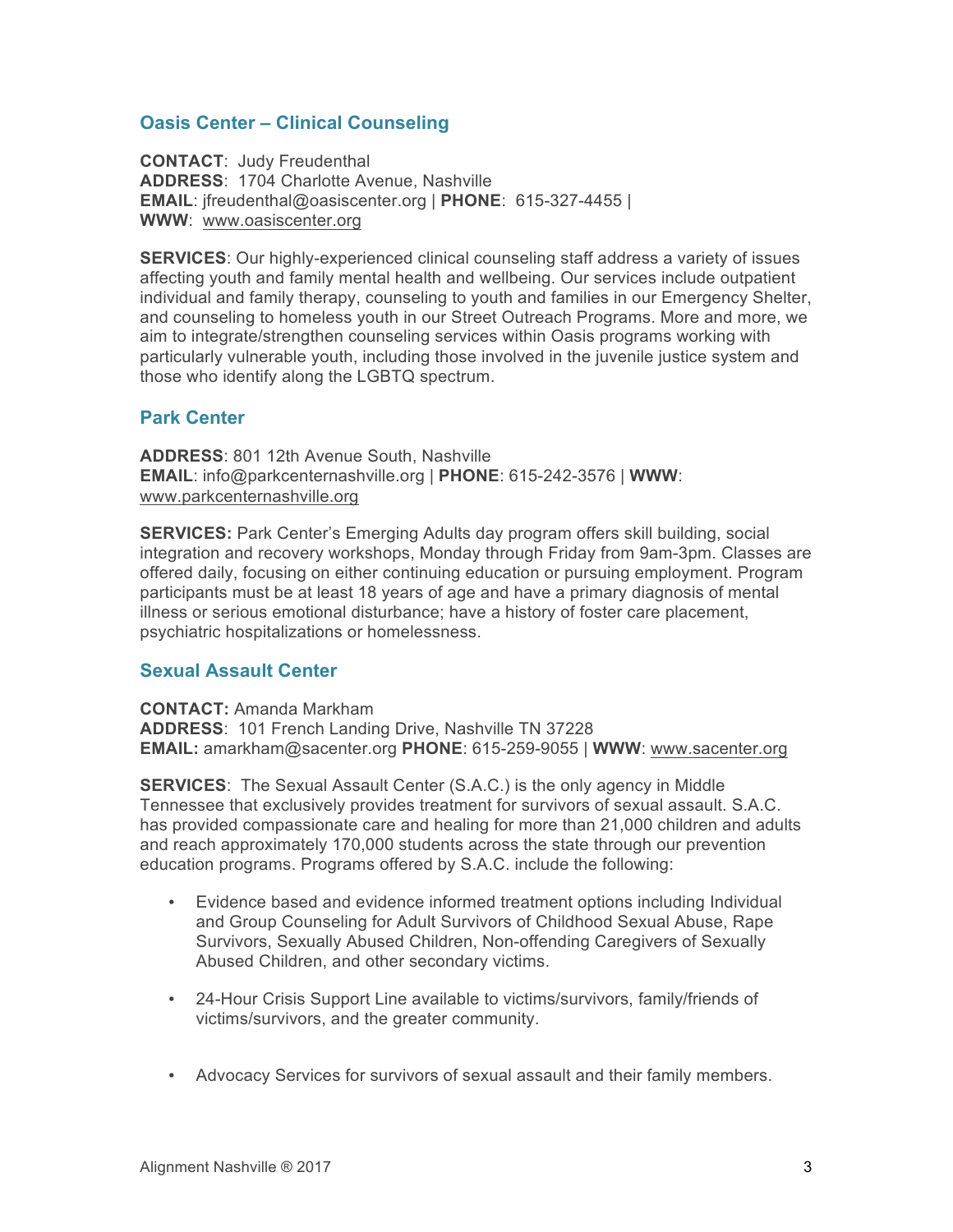• Hospital Accompaniment Program to provide crisis support, advocacy and connection to resources for rape victims who present at Nashville Metro General Hospital for a medical legal rape exam.

#### **STARS Nashville - Student Assistance Program (SAP)**

**CONTACT**: Sandy Schmahl, 1704 Charlotte Avenue, Suite 200, Nashville, TN 37203, sschmahl@starsnashville.org **ADDRESS**: 1704 Charlotte Avenue, Suite 200, Nashville, TN 37203 **EMAIL**: sschmahl@starsnashville.org | **PHONE**: 615-983-6808 | **WWW**: www.starssap.org

**SERVICES**: STARS Student Assistance Program (SAP) is an award-winning, evidencebased program that addresses social and emotional barriers for youth, such as substance abuse, violence and bullying. SAP assists students in achieving academic and social success by promoting healthy development, reducing barriers to learning and building upon strengths.

#### **STARS Nashville - Services for Students who are Deaf and Hard of Hearing Program**

**CONTACT**: Laura Ballard **ADDRESS**: 1704 Charlotte Avenue, Suite 200, Nashville, TN 37203 **EMAIL**: llekowicz@starsnashville.org | **PHONE**: 615-279-0058 | **WWW**: www.stars.dhh.org

**SERVICES**: Services for Students Who are Deaf or Hard of Hearing (DHH) is a program of STARS designed to prevent the use of alcohol, tobacco and other drugs among deaf and hard-of-hearing individuals from kindergarten through early adulthood. These students are naturally at a higher risk for drug and alcohol abuse because of their increased difficulties with communication, isolation, depression, learning and family connections.

#### **STARS Nashville - Youth Overcoming Drug Abuse (YODA) Program**

#### **CONTACT**: James Bush

**ADDRESS**: 1704 Charlotte Avenue, Suite 200, Nashville, TN 37203 **EMAIL:** jbush@starsnashville.org | **PHONE:** 615-983-6803 | **WWW:** www.starsyoda.org

**SERVICES**: Youth Overcoming Drug Abuse (YODA) is an intensive outpatient program of STARS for adolescents with substance use disorder and co-occurring disorders.

#### **STARS Nashville - Kids of the Block (KOB) Program**

**CONTACT**: Sandy Schmahl **ADDRESS**: 1704 Charlotte Avenue, Suite 200, Nashville, TN 37203 **EMAIL**: sschmahl@starsnashville.org | **PHONE**: 615-983-6808 | **WWW:** www.stars-kob.org

**SERVICES**: Kids on the Block (KOB), a program of STARS, educates students in grades K-4 about health and social concerns that affect their lives. Using puppets and other teaching tools, KOB promotes understanding and acceptance of all children and adults, regardless of their differences.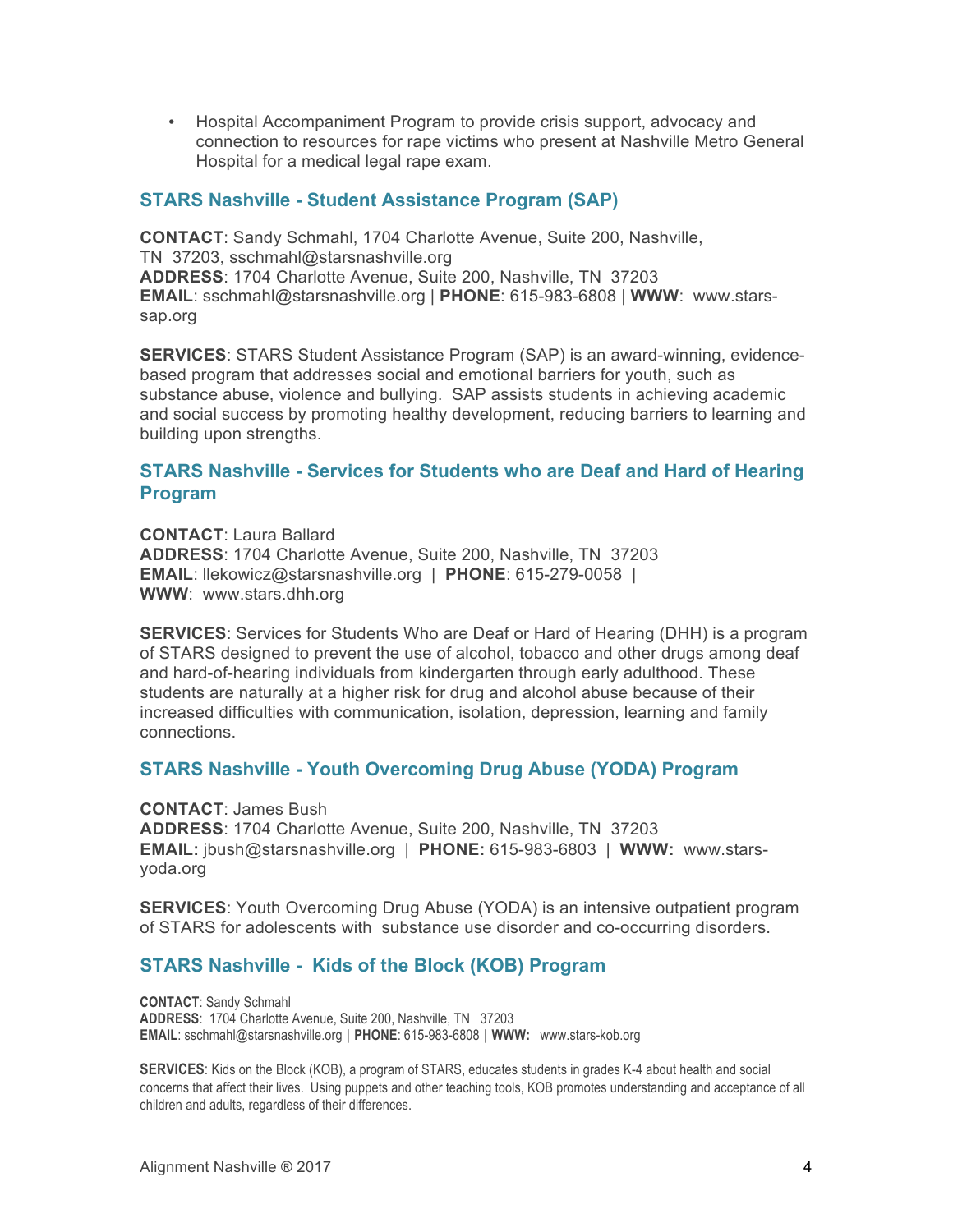### CAREER PLANNING

#### **Centerstone Career Connect**

**ADDRESS**: Multiple **EMAIL:** careerconnect.tn@centerstone.org | **PHONE:** 615-714-9240 | **WWW**: www.centerstone.org/careerconnect

**SERVICES**: Centerstone Career Connect is a set of free evidence-based, employmentfocused services and wraparound supports designed specifically for young adults, ages 18 to 24, who have had any form of involvement with the criminal justice system. Utilizing a Career Pathways approach, participants will learn new work skills, obtain certifications or degrees and develop opportunities for lifelong careers. Services include job readiness skills development and training, individualized career planning, rapid job search and placement, linkage to appropriate certification or degree programs, case management and peer support and mentoring.

#### **Nashville Public Library**

**CONTACT**: Megan Godbey, Adult Literacy Coordinator **ADDRESS**: 615 Church St. Nashville, TN 37219 **EMAIL**: megan.godbey@nashville.gov | **PHONE**: 615-862-5804 ext 6850 | **WWW**: http://www.library.nashville.org

**SERVICES**: We offer a variety of services for all ages. All our services are free of charge, and available to anyone who resides in Davidson County. Many of our services do not require a library card to utilize.

#### **Oasis Center – Oasis Transitions**

**CONTACT**: Judy Freudenthal **ADDRESS**: 1704 Charlotte Avenue, Nashville **EMAIL**: jfreudenthal@oasiscenter.org | **PHONE**: 615-327-4455 | **WWW**: www.oasiscenter.org

**SERVICES**: Oasis Transitions provides workforce development and job preparedness training for low-income and at-risk youth, ages 14-21. Each youth creates an Individualized Career Development Plan with our staff, guiding them through a threephase career development process – from self-exploration to career exploration to career planning. Our staff helps youth develop their strengths, learn about specific careers, engage in informational interviews and job shadowing, complete soft skills training, obtain hands-on work experience through internships, summer jobs, employment, and service-learning, and further their educational/career goals and potential.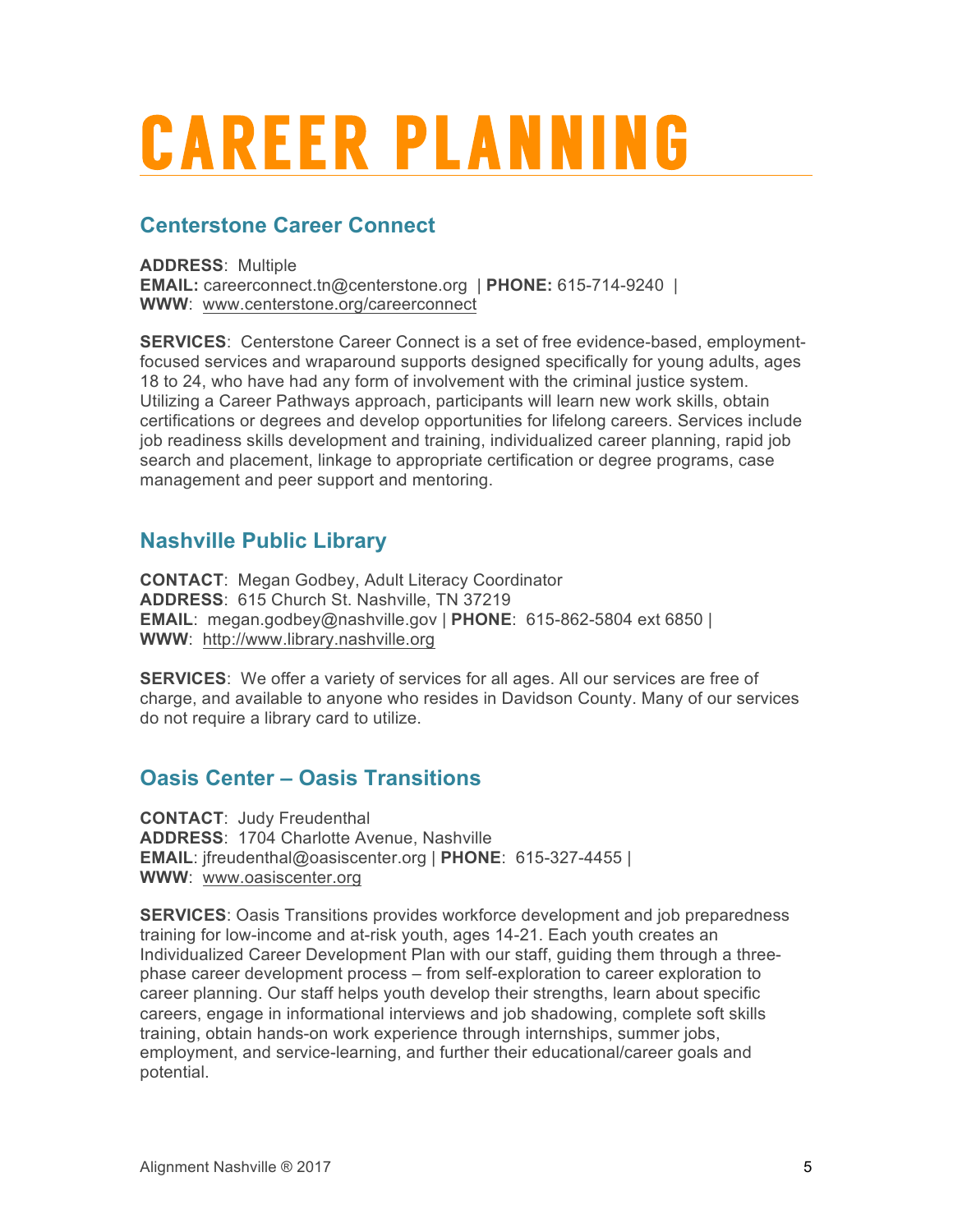#### **Oasis Center – Oasis Venture**

**CONTACT**: Judy Freudenthal **ADDRESS**: 1704 Charlotte Avenue, Nashville **EMAIL**: jfreudenthal@oasiscenter.org | **PHONE**: 615-327-4455 | **WWW**: www.oasiscenter.org

**SERVICES**: Oasis Venture is a unique extension of our workforce development and service-learning initiatives, Venture engages teens in learning business skills, exploring social needs, and actually working to create viable social enterprises. Over the 15-week program, youth engage into an entrepreneurship "crash course" and are immersed in Nashville thriving entrepreneurial community, including 1-on-1 support from local entrepreneurs who serve as mentors.

#### **Youth CAN**

**CONTACT**: Kelly Adler **EMAIL**: kadler@mchra.com | **WWW:** www.mchra.com/youth-can

**SERVICES**: Youth CAN assists youth ages 16–24 with educational, training, and career opportunities through various resources and support services. Our mission is to help young people achieve academic and occupational goals and attain a healthy work ethic.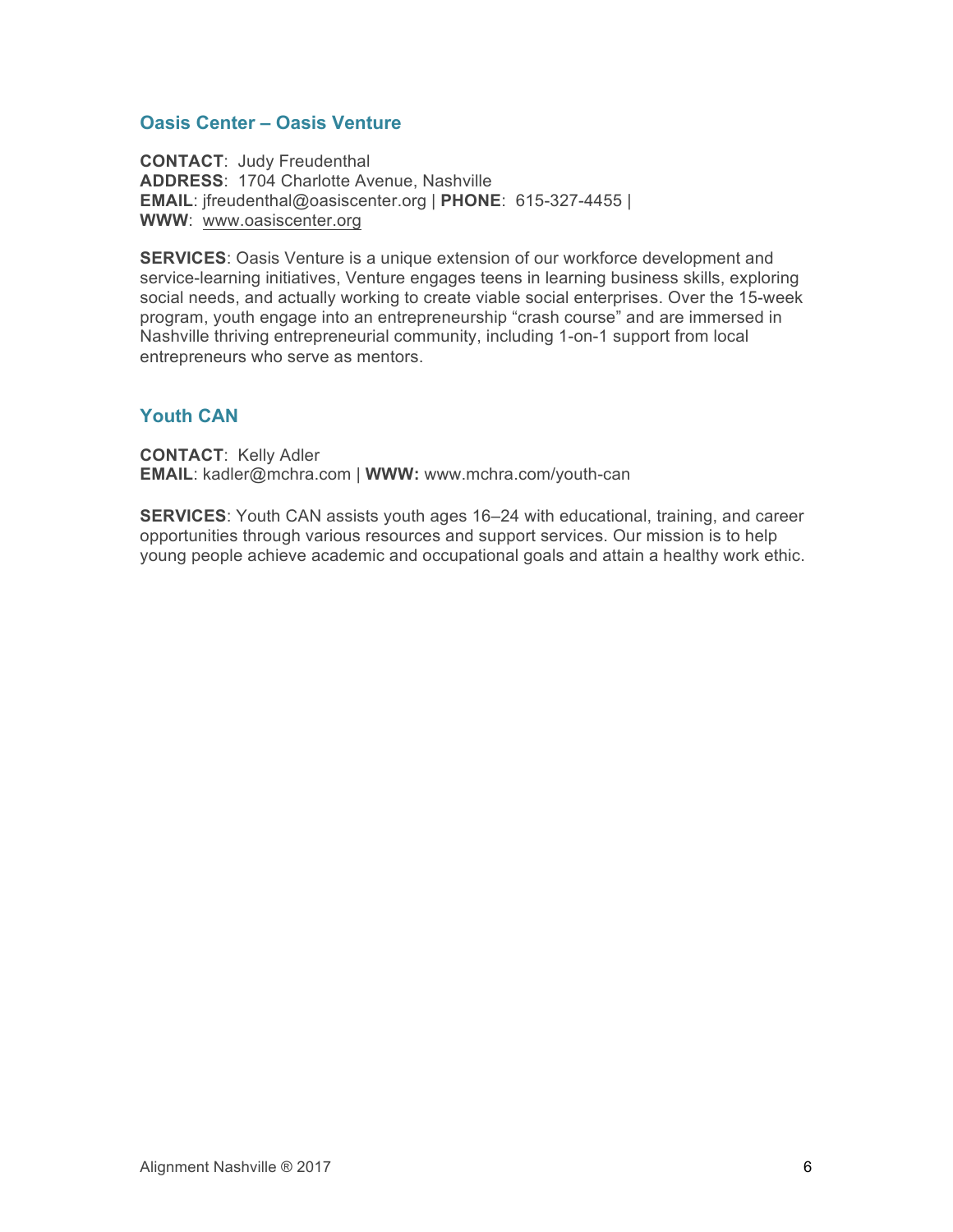## CHILD CARE

#### **Fannie Battle Day Home for Children, Inc**

**CONTACT**: Melanie Shinbaum **ADDRESS**: 108 Chapel Avenue, Nashville **EMAIL**: mshinbaum@fanniebattle.org | **PHONE**: 615-228-6745 | **WWW**: www.fanniebattle.org

**SERVICES**: The mission of Fannie Battle is to provide affordable, high-quality child care for at-risk children in a nurturing environment, while empowering families to reach their potential. For 125 years, we have served families facing economic and educational hardships. 90% of our children are from poverty level or low-income families; 31% live in public housing; 79% are from single-parent homes; 94% qualify for free/reduced meals; and 86% are minorities. Families are required to be working and/or in school. Currently, 75% of our families are working; 4% are attending school; and 21% are working and in school. Our Program offers full-time, year-round, high-quality early childhood education, Monday-Friday, 6:30 a.m.-5:30 p.m., with Infant, Toddler, Two's, Preschool, Pre-K, and School-Age Programs for 130 children ages 6 weeks to 12 years. Fees are based on a sliding scale, and families are required to be working or attending school.

#### **Mid-Cumberland Child Care Resource & Referral**

**CONTACT**: Ellen McCollum

**EMAIL**: emccollum@dsdc.org | **PHONE**: 931-648-3695 ext 101 | **WWW**: tnccrr.org

**SERVICES**: MCCCR&R provides training to child care providers in our 11 county area and maintains a comprehensive list of registered child care centers to which they can refer families. Additionally, MCCCR&R provides community resources to parents.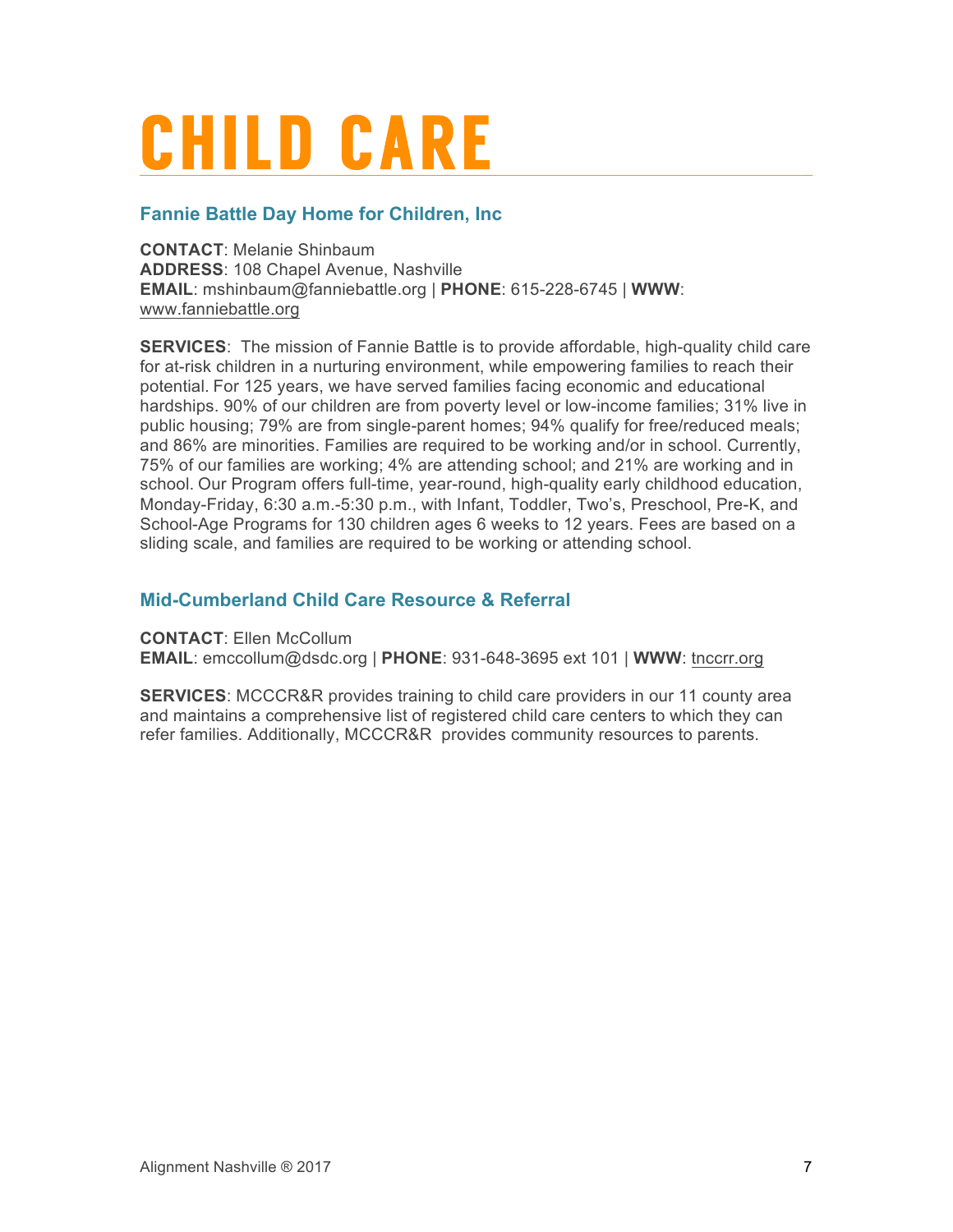### EDUCATION

#### **Global Education Center**

**ADDRESS**: 4822 Charlotte Ave. Nashville, TN 37211 **EMAIL**: morgan@globaleducationcenter.org | **PHONE**: 615.292.3023 | **WWW**: www.globaleducationcenter.org

**SERVICES**: Dance, music, drumming and arts classes of diverse art forms from around the World; several classes taught by bilingual teachers; Spanish classes; free concerts and community performances from World musicians.

#### **Homework Hotline**

**ADDRESS**: 4805 Park Ave Nashville, TN 37209 **EMAIL**: adrianne@homeworkhotline.info | **PHONE**: 615-298-6636 | **WWW**: homeworkhotline.info

**SERVICES**: Free tutoring for K-12 students in grades K-12 and their parents.

#### **Martha O'Bryan Center**

**ADDRESS**: 711 South 7th Street **PHONE**: (615) 254-1791 | **WWW**: www.marthaobryan.org

**SERVICES**: We provide services year-round, Monday - Friday, 8:30 - 12:30, for adults seeking to improve skills and/or earn a Tennessee High School Equivalency Diploma. Instruction is provided in reading, mathematics, and writing with technology integration. We administer the Official Practice Test for the High School Equivalency Exam HiSET and are a testing center for the Official HiSET Paper-based exam. We work with the Post-Secondary Success Program to insure that graduates have a smooth transition to further training and education. The full range of Martha O'Bryan Center's programs and services are available to support student success.

#### **Mentoring in Motion**

**CONTACT**: Jill Jones ADDRESS: 469 10<sup>th</sup> Circle North, Nashville, TN **EMAIL**: rpmtutors@gmail.com | **PHONE**: 404-723-5384 | **WWW**: www.mentoringinmotion.com

**SERVICES**: Mentoring in motion provides Provide after school tutoring services and homework help for K-12 in addition to social skills, interview and resume writing curriculum.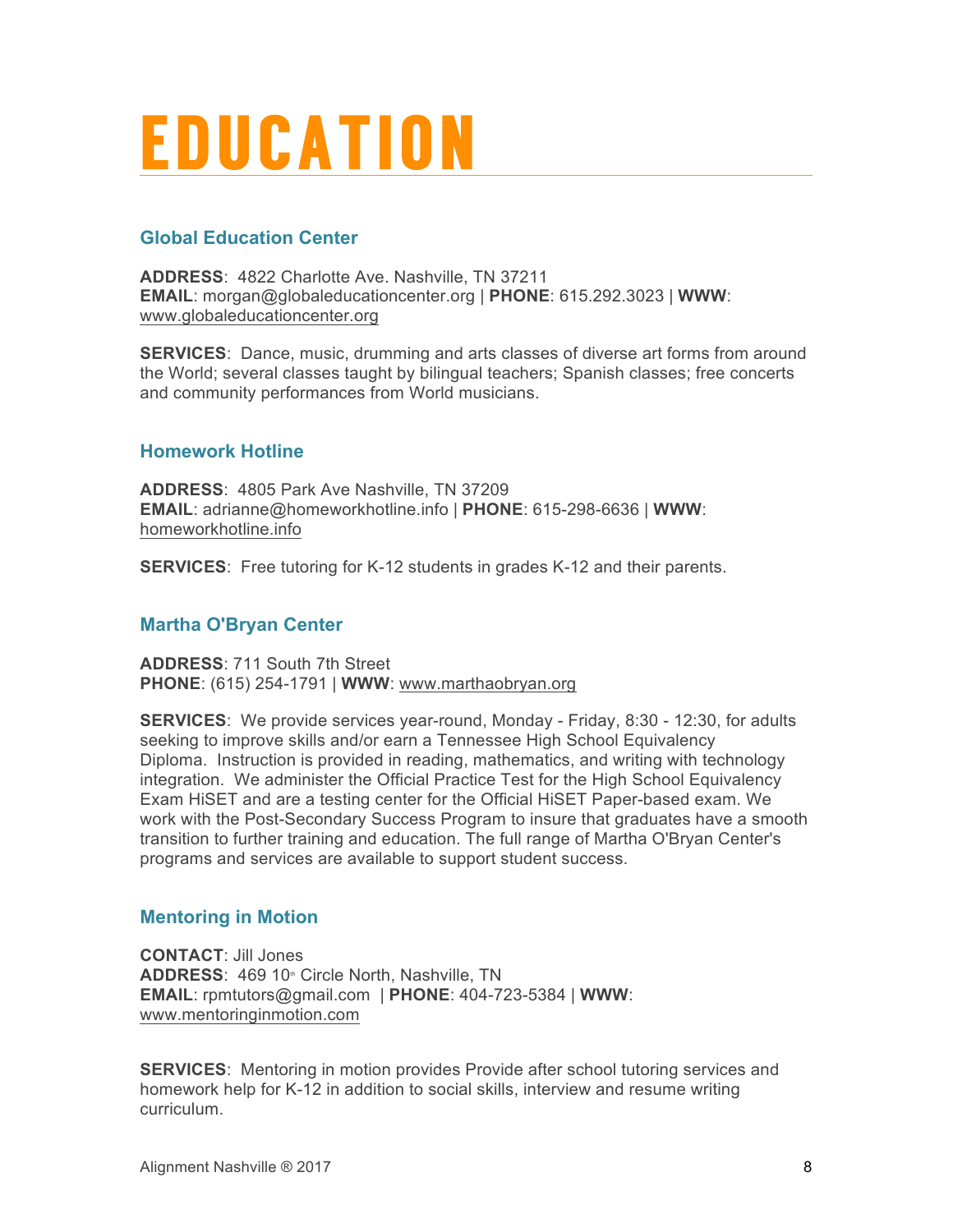#### **Nashville Adult Literacy Council**

**ADDRESS**: 4805 Park Avenue, Nashville, TN 37209 **EMAIL**: kkaresh@nashvilleliteracy.org | **PHONE**: 615-298-8060 | **WWW**: www.nashvilleliteracy.org

**SERVICES**: Nashville Adult Literacy Council teaches reading, writing and English skills.

#### **Nashville Public Library**

**CONTACT**: Megan Godbey, Adult Literacy Coordinator **ADDRESS**: 615 Church St. Nashville, TN 37219 **EMAIL**: megan.godbey@nashville.gov | **PHONE**: 615-862-5804 ext 6850 | **WWW**: http://www.library.nashville.org/

**SERVICES**: We offer a variety of services for all ages. All our services are free of charge, and available to anyone who resides in Davidson County. Many of our services do not require a library card to utilize.

#### **Oasis Center – College Access**

**CONTACT**: Judy Freudenthal **ADDRESS**: 1704 Charlotte Avenue, Nashville **EMAIL**: jfreudenthal@oasiscenter.org | **PHONE**: 615-327-4455 | **WWW**: www.oasiscenter.org

**SERVICES**: College Access Mentors work in 10 public high schools targeted for high dropout rates, high poverty, low educational attainment, and low college-going rates. Each year, our mentors facilitate the college-going process for approximately 1,500 young people, providing individualized assistance with college and career exploration, ACT/SAT preparation, college applications, financial aid, and enrollment.

#### **Oasis Center – College Retention & Success**

**CONTACT**: Judy Freudenthal **ADDRESS**: 1704 Charlotte Avenue, Nashville **EMAIL**: jfreudenthal@oasiscenter.org | **PHONE**: 615-327-4455 | **WWW**: www.oasiscenter.org

**SERVICES**: College Retention and Success goes beyond helping young people simply get to college, we provide retention support to help them stay in college. Our Resource Center housed on the campus of Nashville State Community College serves nearly 100 first-generation college students annually, providing tutoring, counseling, mentoring, and individualized assistance to help youth navigate the complexities of higher education.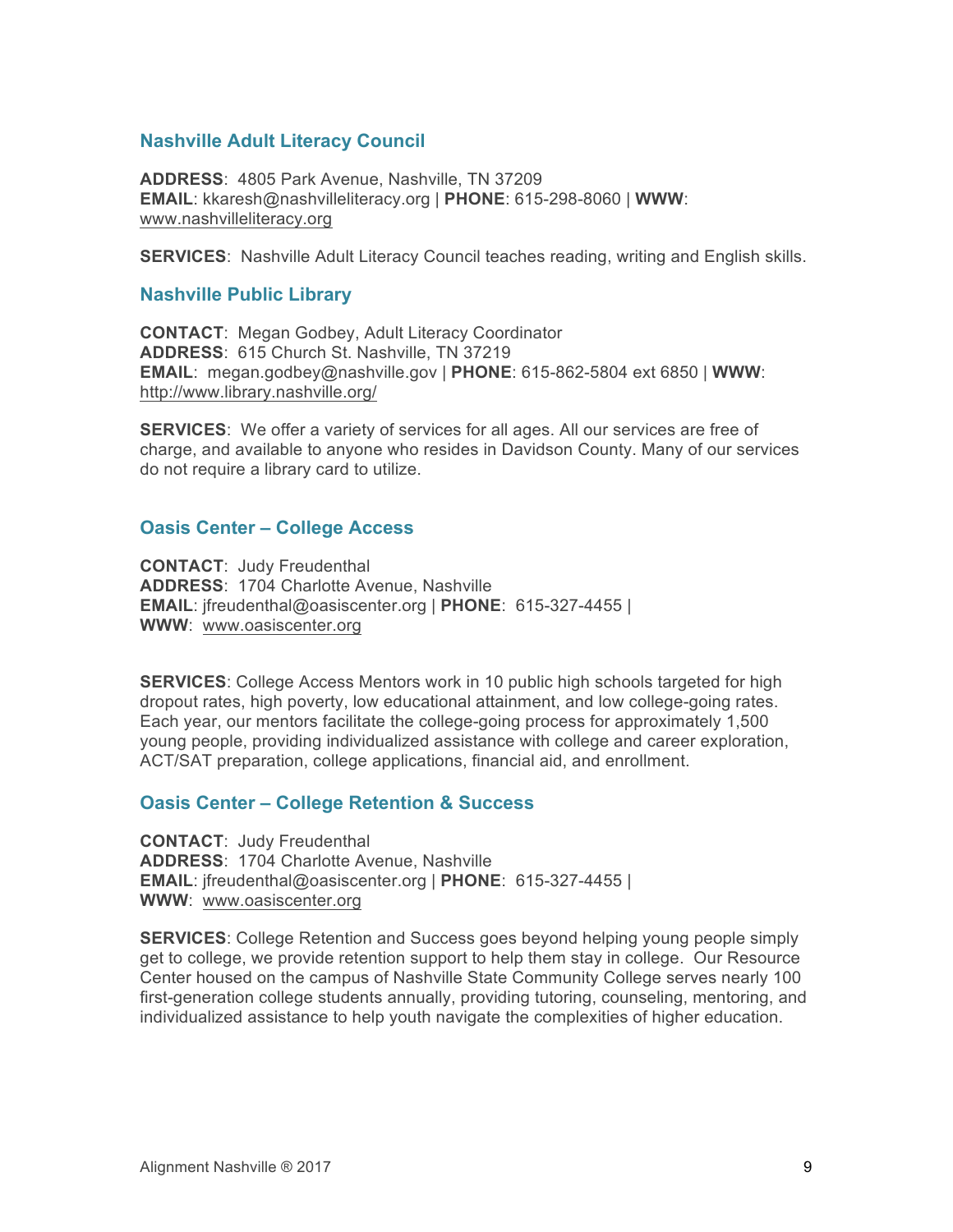#### **Tennessee Electronic Library**

**CONTACT:** Kathryn Bennett **EMAIL:** Kathryn.bennett@tn.gov **WWW:** http:// tntel.tnsos.org

**SERVICES**: TEL provides access to over 400,000 electronic resources, including magazines, scholarly journals, podcasts, videos, e-books, test preparation materials, federal census records, Tennessee primary source materials, and more! There is a wide range of information TEL databases offer, including homework help to new readers, consumer health information, business resources, leisure reading suggestions, current event essays, academic and civil service test preparation help, and genealogy and family history sources.

#### **Tennessee Student Assistance Corporation**

**WWW:** http://tn.gov/collegepays

**SERVICES**: Provides information on the different types of financial aid available for college, links to applications, requirements, and for students preparing for college and parents interested in learning about financing their child's education.

#### **Urban League of Middle Tennessee**

**CONTACT:** Clifton Harris **LOCATIONS:** 50 Vantage Way, Suite 201, Nashville, TN **EMAIL:** charris@urbanleagueofmidtn.org | **PHONE:** 615-254-0525 | **WWW**: https://ulmdtn.iamempowered.com/

**SERVICES**: Project Ready - Youth Empowerment ensures the education of all children by providing access to early childhood literacy, after-care programs and college preparation and scholarships. Project Ready is a signature program of the National Urban League (NUL) designed to provide enhanced academic and social support to 9- 12th grade high school students as they prepare for post-secondary success.

#### **Workforce Essentials**

**CONTACT:** Jennifer Kleinschmit **LOCATIONS:** Antioch, Rivergate, West Nashville **EMAIL:** jkleinschmit@workforceessentials.com | **PHONE:** 615-761-6073 | **WWW**: www.workforceessentials.com

**SERVICES**: Workforce Essentials Adult Education program is ideal for today's busy adult. We offer HiSET prep classes and ESL classes to adults ages 17 and up. We have rolling enrollment so that when you are ready to start you do not have to wait for a new term to start. We offer a variety of schedule options with both on campus classes during mornings and evenings, as well as online courses for our higher levels. To help our students prepare, we use individualized, whole group, and small group instruction. We provide study materials and resources to help prepare for testing.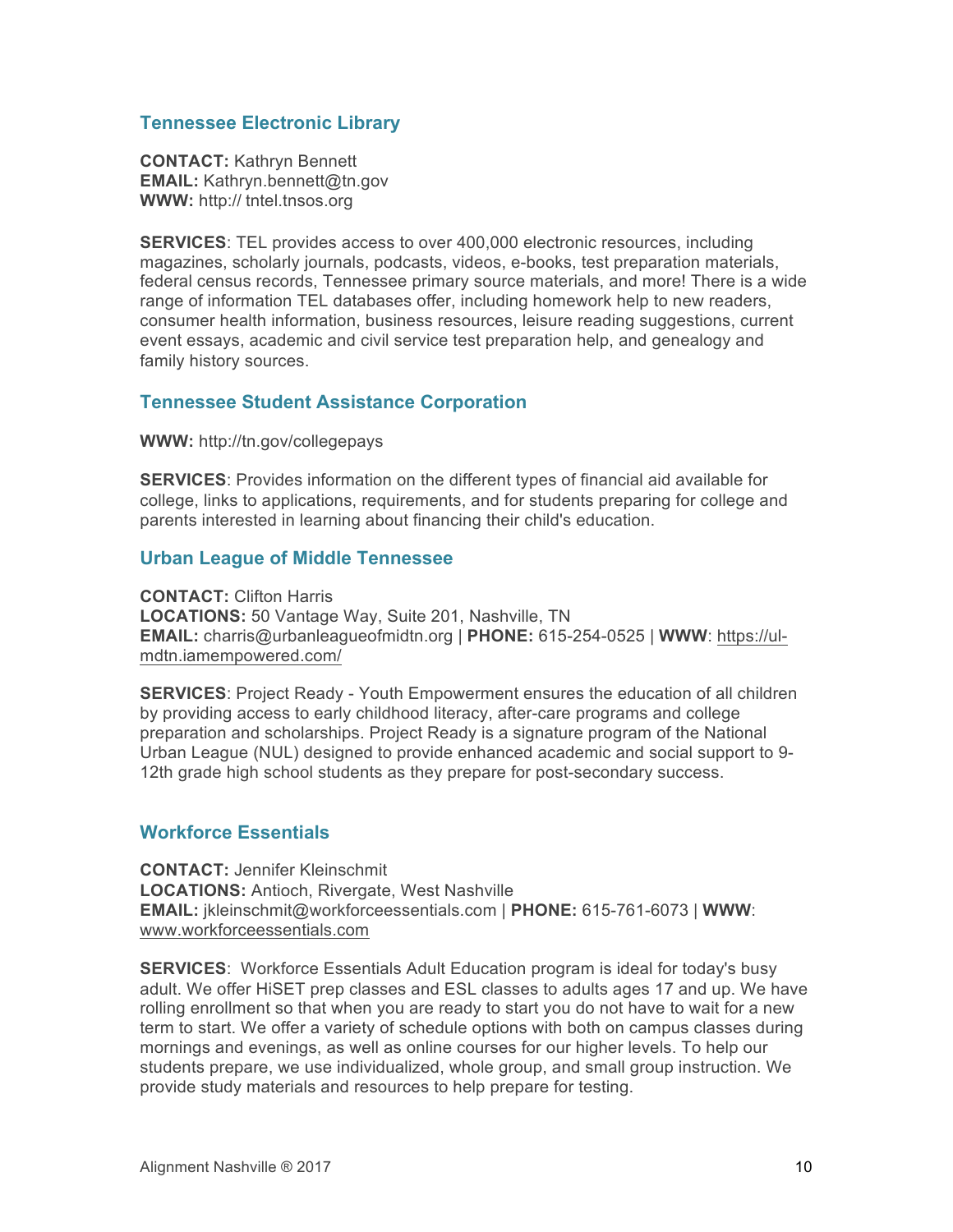### FINANCIAL & LEGAL

#### **Legal Aid Society**

**ADDRESS**: 300 Deaderick St, Nashville, TN 37201 **EMAIL**: jword@las.org | **PHONE**: 1.800.238.1443 | **WWW**: www.las.org

**SERVICES**: Legal Aid Society is a private, non-profit organization that provides free legal services to people with low income. LAS only does civil cases.

#### **Metro Human Relations Commission**

**ADDRESS**: 404 James Robertson Parkway, Suite 130, Nashville TN 37219 **PHONE**: 615-880-3370 | **WWW**: http://www.nashville.gov/Human-Relations-Commission.aspx

**SERVICES**: Metro Human Relations Commission protects the dignity, peace, safety, security, health, and general welfare of all people in Nashville and Davidson County. MHRC receives and resolves inquiries and complaints of discrimination and perceived discrimination in the areas of employment, housing, financial services, commercial transactions, public accommodations, and the provision of city activities and services.

#### **Metro Social Services**

**CONTACT**: Lonnie Wade **ADDRESS: 800 2<sup>nd</sup> Avenue N. Ste. 100 EMAIL**: Lonnie.wade@nashville.gov | **PHONE**: 615-862-6414 | **WWW**: www.nashville.gov/Social-Services

**SERVICES**: Metropolitan Social Services (MSS) provides a range of services to help Davidson County residents who are in need. These services promote positive change for individuals and families in times of crisis and economic hardship. Our services include case management to address social and economic hardships, life management skills classes and homeless prevention, diversion and intervention assistance.

#### **Nashville Financial Empowerment Center**

**CONTACT**: LeAnne Nowlin **ADDRESS**: 298 Foster St, Nashville, TN, 37207 **EMAIL**: leanne.nowlin@uwmn.org | **PHONE**: 615-748-3620 | **WWW**: fec.nashville.gov

**SERVICES**: Financial Coaching is provided one on one with the client at one of several locations. Each client has different goals but most all will create a budget, complete a Financial Health Assessment, and review their credit report for free. We can assist with negotiating debt, establishing safe bank accounts and working towards overall financial stability.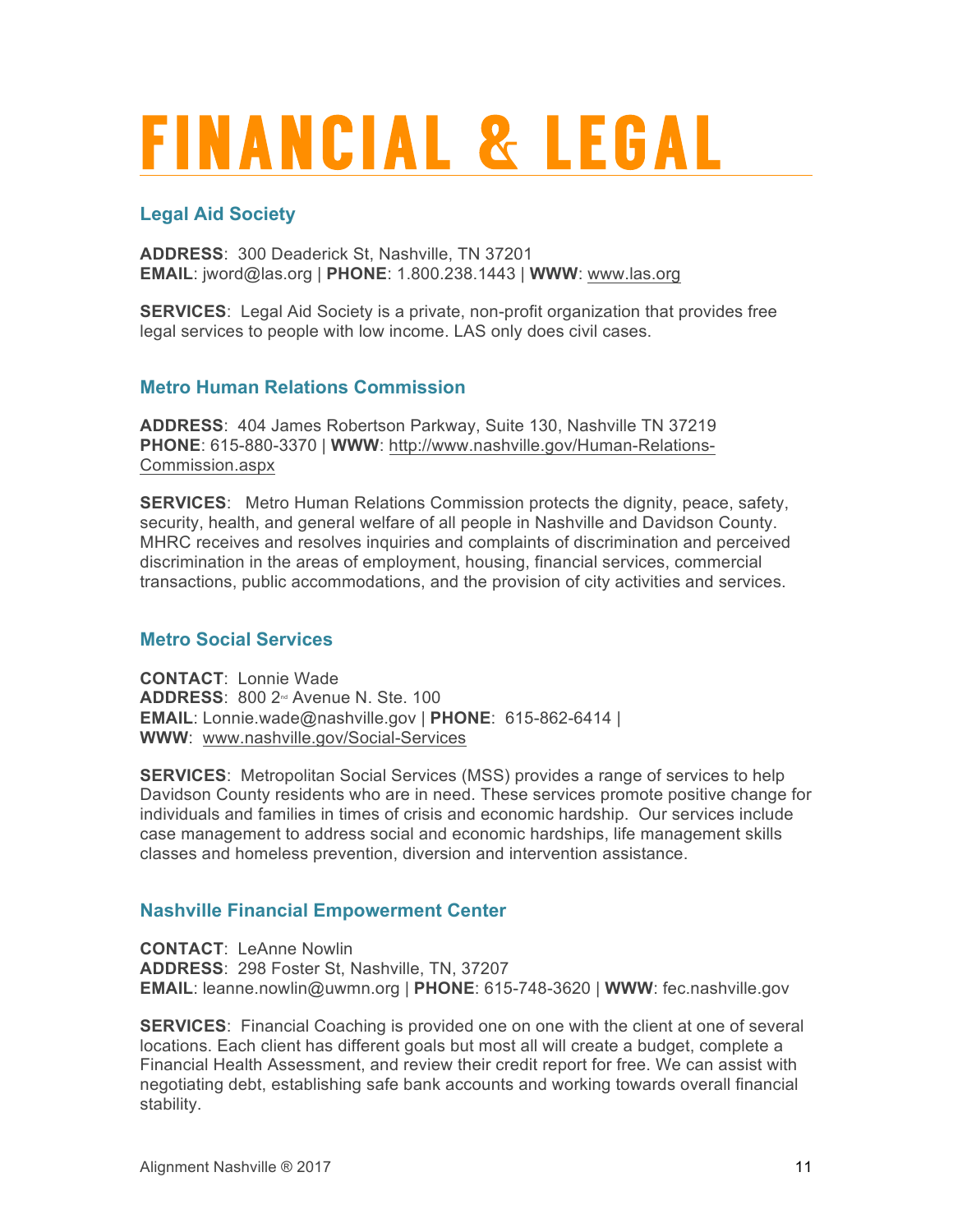### FOOD & HOUSING

#### **Metro Public Health Department – WIC**

#### **ADDRESSES:**

Lentz Public Health Center 2500 Charlotte Avenue Nashville, TN 37209 (615) 340-5616

East Public Health Center 1015 East Trinity Lane Nashville, TN 37216 (615) 862-7916

South Nashville WIC Nutrition Center 3718 Nolensville Pike Nashville, TN 37211 615-880-3210 FAX 615-880-3211

Woodbine Public Health Center 224 Oriel Avenue Nashville, TN 37210 615-862-7940 FAX 615-880-2194

#### **PHONE: 615-340-5616**

WIC is a supplemental nutrition program that provides nutrition education, breastfeeding promotion and support and healthy food vouchers to participants of the program. This program is available to pregnant and postpartum women, infants, and children up to the age of five who meet the income requirements.

#### **Oasis Center – Crisis & Residential Services**

**CONTACT**: Judy Freudenthal **ADDRESS**: 1704 Charlotte Avenue, Nashville **EMAIL**: jfreudenthal@oasiscenter.org | **PHONE**: 615-327-4455 | **WWW**: www.oasiscenter.org

**SERVICES**: A two-week residential program (with extensive aftercare counseling) serving teens, ages 13-17, who have run away or are experiencing familial stressors that inhibit their ability to live safely at home. Our Shelter offers a holistic model of support, helping these young people and their families stabilize their situation, reunite safely, and long-term strategies solutions to mitigate future crisis situations.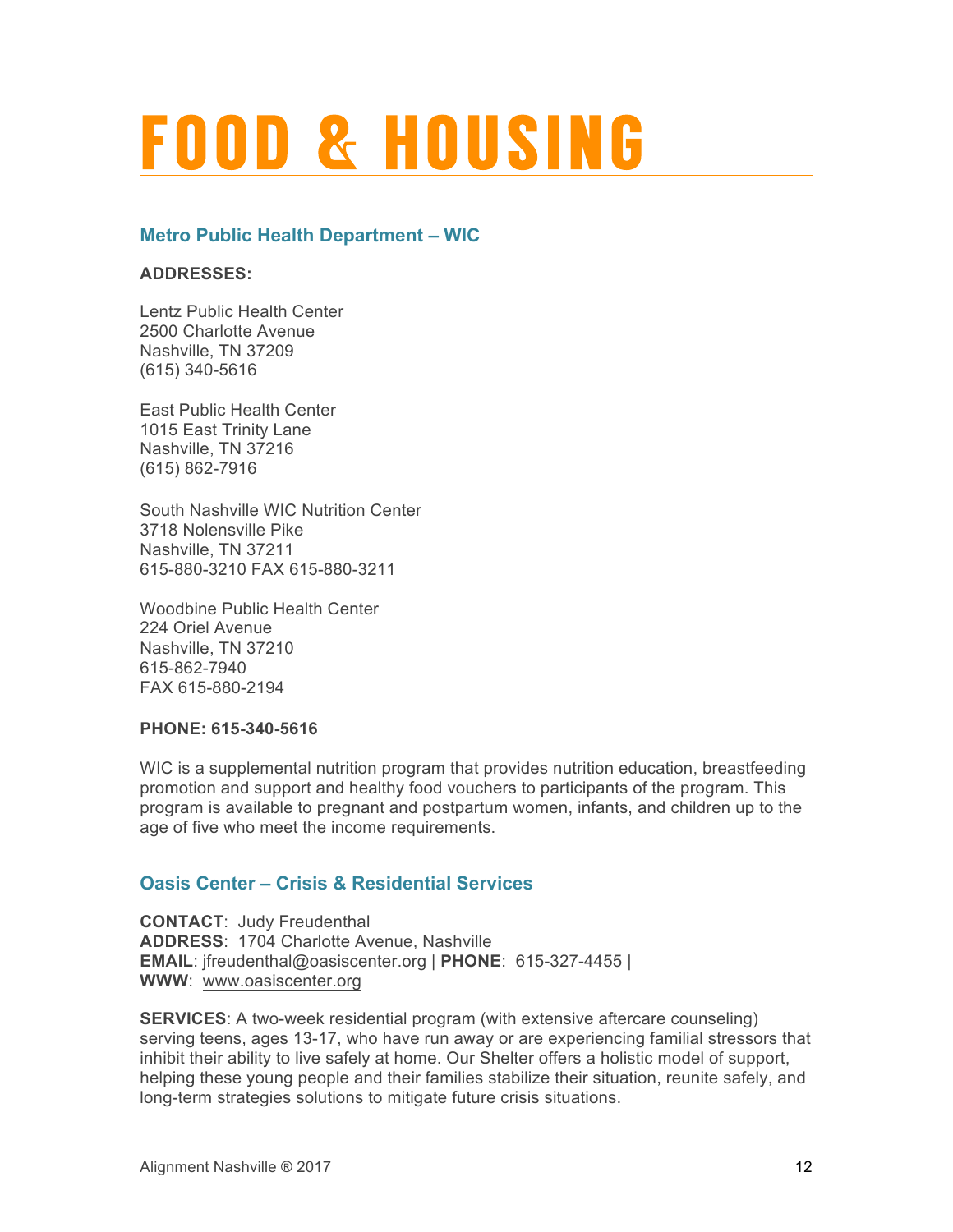#### **Oasis Center – Street Outreach Program**

**CONTACT**: Judy Freudenthal **ADDRESS**: 1704 Charlotte Avenue, Nashville **EMAIL**: jfreudenthal@oasiscenter.org | **PHONE**: 615-327-4455 | **WWW**: www.oasiscenter.org

**SERVICES**: Street Outreach Program (SOP) provides outreach to homeless youth, ages 18-24, offering street-based case management, safety planning, connections to additional resources and supports, backpacks with survival supplies, and emergency overnight beds. As an extension of SOP, our Drop-In Center is open each weekday for unhoused youth to eat a hot meal, take a shower, do laundry, and connect with a caring adult.

#### **Park Center**

**ADDRESS**: 801 12th Avenue South, Nashville **EMAIL**: info@parkcenternashville.org | **PHONE**: 615-242-3576 | **WWW**: www.parkcenternashville.org

**SERVICES:** Park Center's Emerging Adults housing program offers two types of housing: Supported Living with 24-hour staff for females and therapeutic community living with staff supervision provided for four hours each evening for both females and males. There are no insurance or income requirements for either type of housing. Residents must be at least 18 years of age and have a primary diagnosis of mental illness or serious emotional disturbance; have a history of foster care placement, psychiatric hospitalizations or homelessness.

#### **Safe Haven Family Shelter**

**CONTACT**: Judy Lewis **ADDRESS**: 1234 3rd Avenue South Nashville, TN 37210 **EMAIL**: jlewis@safehaven.org | **PHONE**: 615-256-8195 | **WWW**: http://safehaven.org/

**SERVICES**: Safe Haven helps families experiencing homelessness by providing for their immediate needs of shelter and stability, financial literacy, job training and placement, and intensive case management throughout all of our programs. We integrate services that are evidence-based (e.g. trauma-informed care, motivational interviewing, critical time intervention, Parent Child Interaction Therapy) and work with a Housing First Strategy

#### **Second Harvest Food Bank**

**CONTACT**: Tracey Alderdice **ADDRESS**: 331 Great Circle Road, Nashville, TN 37228 **EMAIL**: tracey.alderdice@secondharvestmidtn.org | **PHONE**: 615-329-3491 | **WWW**: secondharvestmidtn.org

**SERVICES**: Food assistance; SNAP application assistance.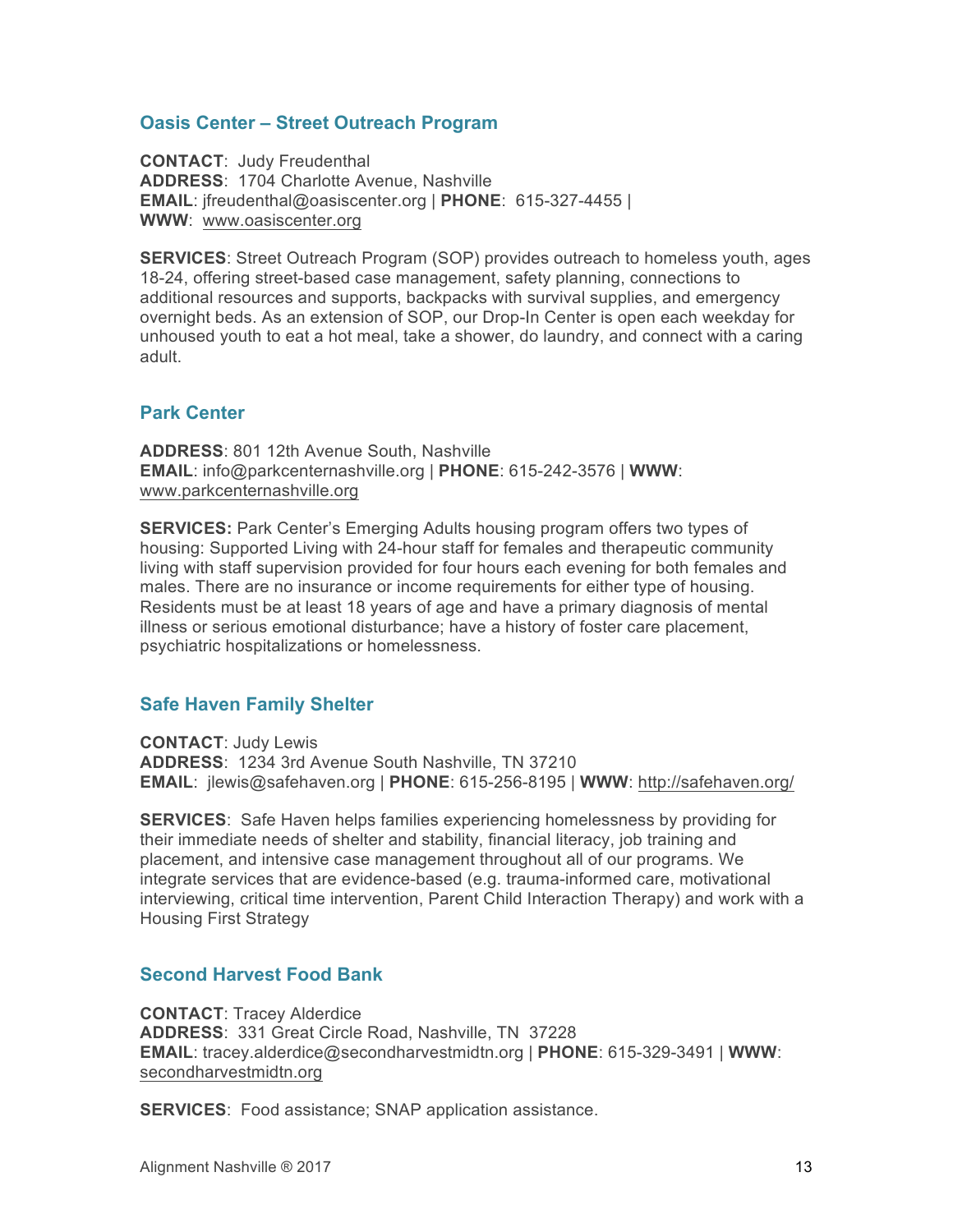### HEALTHCARE

#### **Centerstone – Primary Care**

**ADDRESS**: Multiple **HELPLINE:** 888.291.4357 | **WWW**: www.centerstone.org

**SERVICES**: Centerstone is a not-for-profit health care organization dedicated to delivering care that changes people's lives. We provide mental health and substance abuse treatment, education and support to the communities we serve in Tennessee and other states. Additionally, Centerstone offers life skills development, employment and housing services. Nationally, we have specialized services for service members, veterans and their loved ones. Centerstone is a one-stop-shop for integrated physical and mental health care, offering mental health, primary care and pharmacy services together at convenient area locations. Services are provided for all ages and also available in the home, in schools and elsewhere in the community.

#### **Faith Family Medical Center**

**ADDRESS**: 326 21st Ave North **EMAIL**: lhobson@faithmedical.org | **PHONE**: 615-341-0808 | **WWW**: www.faithmedical.org

**SERVICES**: Faith Family Medical Center provides primary care onsite but we can often arrange for affordable specialty care. We provide chronic disease management and wellness services.

#### **Hope Clinic for Women**

**ADDRESS**: 1810 Hayes Street, Nashville **PHONE**: 615-321-0005 | **WWW**: https://www.hopeclinicforwomen.org/

**SERVICES**: Hope Clinic offers you a confidential pregnancy test, limited obstetrical ultrasound services\*, STD/STI testing, a consultation with medical staff to confirm pregnancy and discuss options, and counseling services to provide emotional support as you deal with this unplanned life event. Most services are at no cost or on a sliding scale based on income (services are at no cost with a household income of less than \$50,000)

#### **Interfaith Dental Clinic**

**ADDRESS**: 1721 Patterson Street, Nashville, TN 37204 **EMAIL**: gabe@interfaithdentalclinic.com | **PHONE**: 615-329-4790 | **WWW**: www.interfaithdentalclinic.com

**SERVICES**: Dental care for low-income, working, families in greater Nashville area.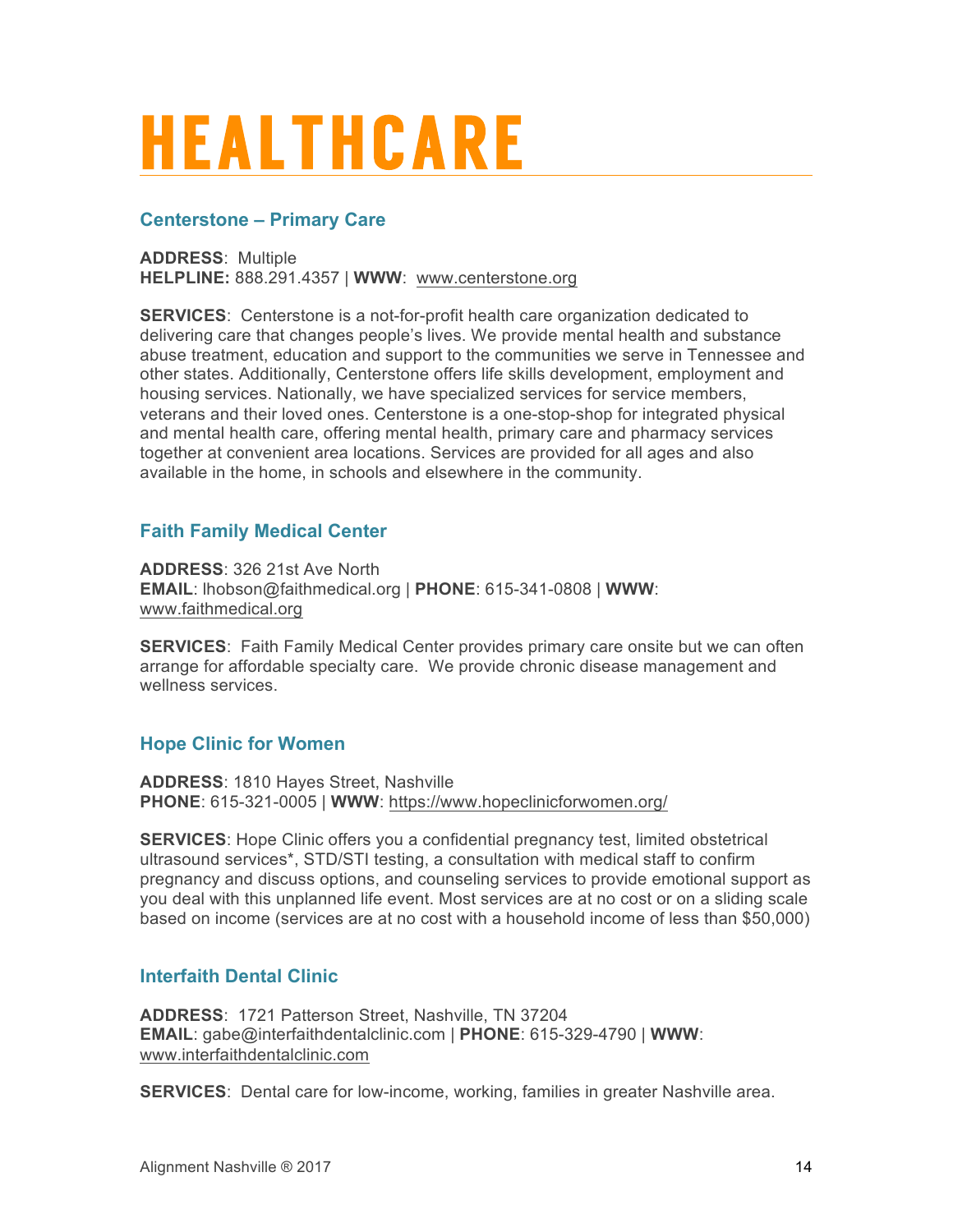#### **Matthew Walker Comprehensive Health Center**

**CONTACT**: Tracye Henderson **ADDRESS: 1035 14th Avenue North EMAIL**: tracye.henderson@mwchc.org | **PHONE**: 615-327-9400| **WWW**: www.mwchc.org

**SERVICES**: Matthew Walker Comprehensive Health Center, we have a comprehensive and integrated structure that allows our team of providers to work together in a coordinated fashion for the benefit of the patient.

- Dental: MWCHC offers a full range of preventative, restorative and rehabilitative dental care services. We recognize that in order to provide comprehensive healthcare, dentistry must play an integral role in the primary care services that we offer to our patients. Dental exams and cleanings, oral cancer screenings, dentures, partials, tooth colored fillings, crowns, tooth extractions, root canal, and a wide range of cosmetic services are only a few of the dental care services we provide.
- Obstetrics and Gynecology: An OBGYN, Women's Health Nurse (APN), and Perinatal Social Worker provide gynecological, prenatal, family planning and teen health services. Deliveries are arranged at area hospitals (Baptist, Centennial, and Nashville Metropolitan General).
- Primary Care: Primary health care is provided to person's 18 years and older in the Adult Medicine Suites. An Internal Medicine or Family Medicine physician and a Nurse Practitioner team work together to provide patients with a personal health care plan. Services of the adult medicine group include routine physicals, health maintenance, and sick visits.
- Laboratory: Our on-site multi-complex lab, is JCAHO and CLIA certified.
- Pediatrics: Pediatric Care is provided to children from the time of delivery until they reach their eighteenth birthday. A certified Pediatrician with the assistance of nursing support staff work together to provide the children with a personal health care plan. Services of the Pediatrics Department include well-baby checks, immunizations, school physicals, and sick visits.
- Pharmacy: Our onsite pharmacy offers prescriptions at 45-50% less than traditional retail settings. We carry a wide variety of medications and accept most major prescription insurance plans.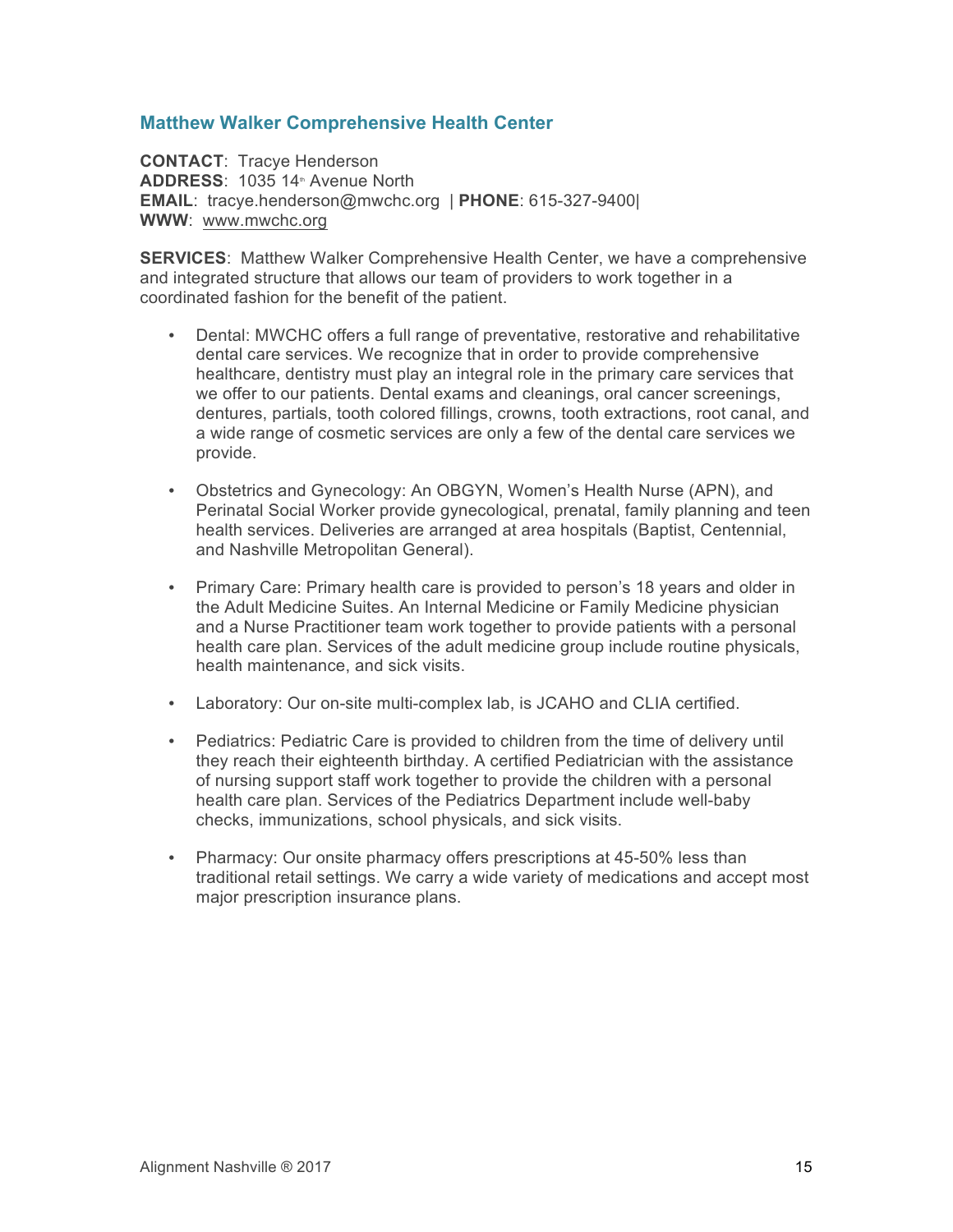#### **Metro Public Health Department Clinics**

#### **ADDRESSES:**

Lentz Public Health Center 2500 Charlotte Avenue Nashville, TN 37209 (615) 340-5616

East Public Health Center 1015 East Trinity Lane Nashville, TN 37216 (615) 862-7916

**PHONE:** 615-340-5616 **| WWW:** http://www.nashville.gov/Health-Department

**SERVICES:** Metro Health Department operates three public health care preventative centers provide a variety of preventive health services to citizens of Davidson County on a sliding fee scale basis.

Family Planning Services program is to prevent unintended pregnancy and improve pregnancy planning and spacing. We provide confidential counseling, pregnancy testing, and birth control services. Services are available at Lentz Public Health Center, East Public Health Center, and Woodbine Public Health Center.

The Health Department Pharmacy is located on the first floor near the main entrance of the Lentz Public Health Center, 2500 Charlotte Avenue.

The Immunizations program provides immunizations for both children and adults. We provide routine immunizations to those children or adults who qualify for free federal vaccine. We also provide vaccine to those who are privately insured for a charge. For more information, please call 615-340-5607.

#### **Nashville CARES**

**ADDRESS**: 633 Thompson Lane, Nashville, TN 37204 **EMAIL**: kpotts@nashvillecares.org | **PHONE**: 1-800-845-4266 | **WWW**: www.nashvillecares.org

**SERVICES**: Nashville CARES offers people living with HIV/AIDS and their families a unique combination of services, resources and referrals to help with the challenges of the disease. Services include HIV testing and education, insurance assistance, Early Intervention Services, Case Management, Counseling, support groups, financial help, nutritional services, and housing services.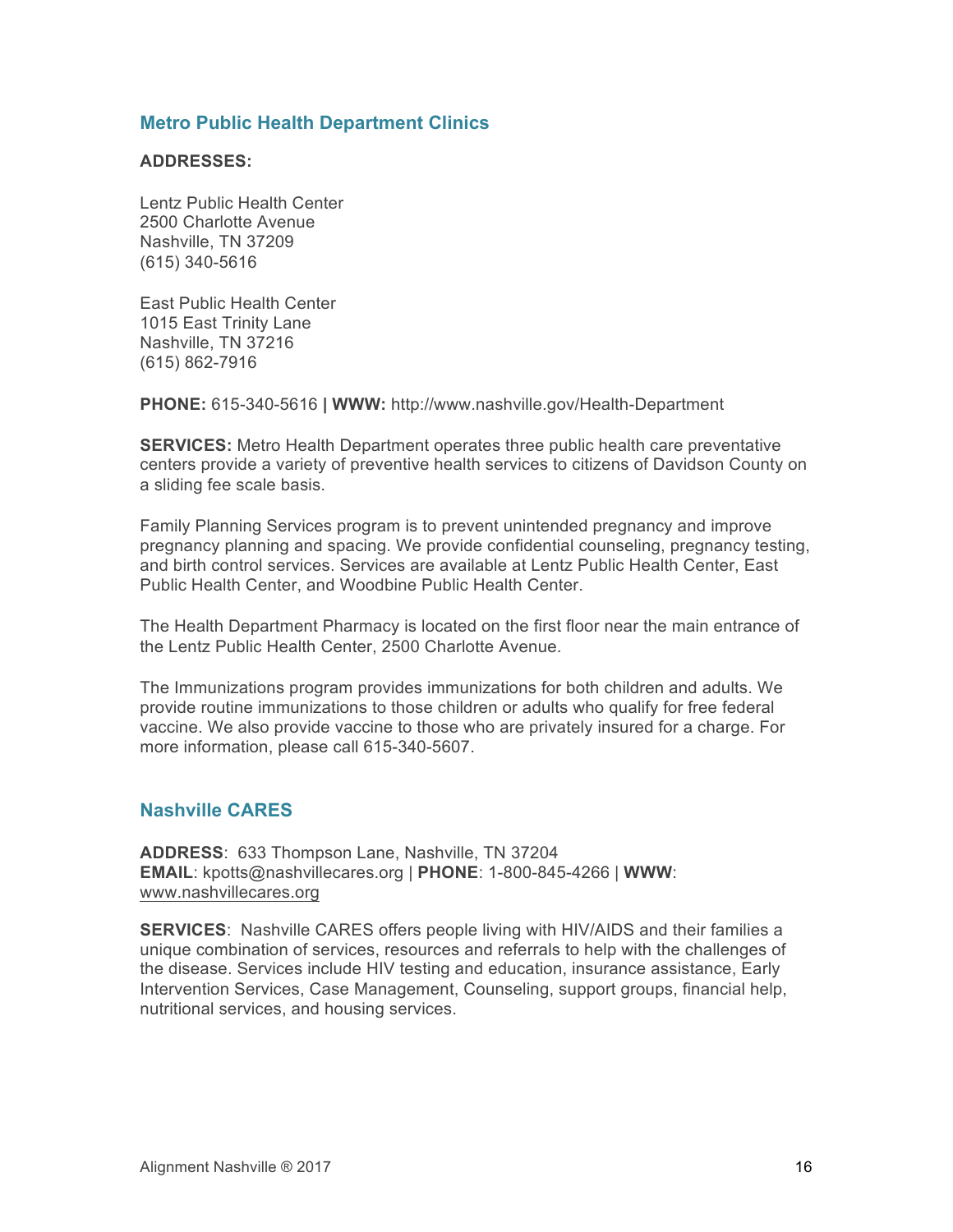#### **Neighborhood Health**

**ADDRESS**: 2711 Foster St. Nashville, TN 37210 (Business, not clinic) **EMAIL**: mbufwack@neighborhoodhealthtn.org | **PHONE**: 615-227-3000 | **WWW**: www.neighborhoodhealthtn.org

**SERVICES**: Primary care health services including medical, prenatal, dental and counseling at 8 convenient clinic locations.

#### **Siloam Health**

**CONTACT**: Amy Richardson **ADDRESS**: 820 Gale Lane, Nashville, TN 37204 **EMAIL**: amy.richardson@siloamhealth.org | **PHONE**: 625-298-5406 | **WWW**: www.siloamhealth.org

**SERVICES**: We provide primary and specialty health care for individuals without insurance. We are proud to provide culturally-sensitive, whole person care.

#### **St. Thomas Medical Partners The Holy Family Health Center**

**CONTACT**: Cindy Smith **ADDRESS**: 4928 Edmondson Pike Suite 205 Nashville, TN 37211 **EMAIL**: Cindy.T.Smith@sth.org | **PHONE**: 615.222.1400 | **WWW**: www.saintthomasdoctors.com

**SERVICES: Family Practice, prenatal care.** 

#### **University Community Health Services**

**ADDRESS**: 601 Benton Avenue, Nashville **EMAIL**: caroline.portis@uchshealth.org | **PHONE**: 615-292-9770 | **WWW**: www.uchshealth.org

**SERVICES**: Primary care, pediatrics, women's health, midwifery.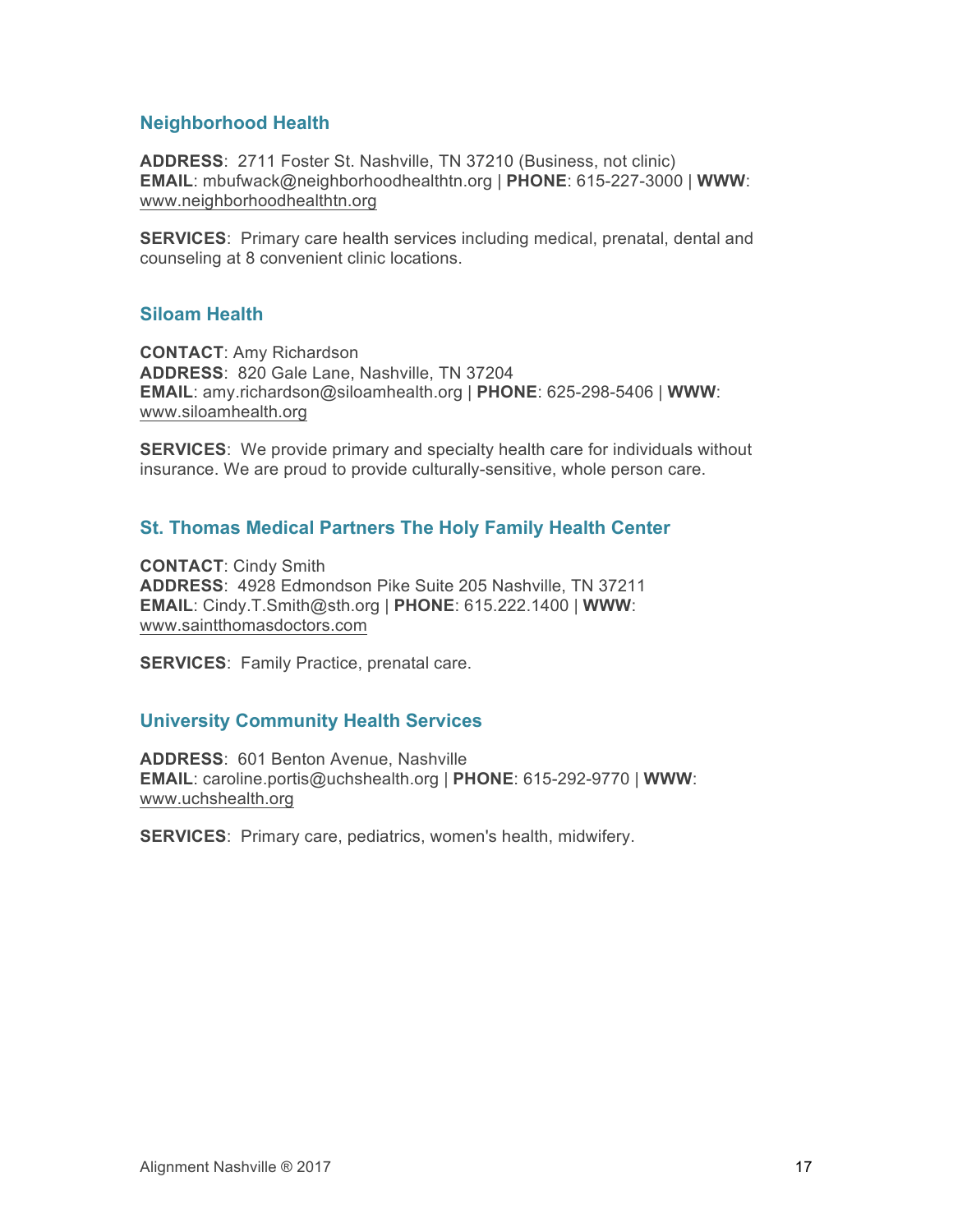### PERSONAL DEVELOPMENT

#### **4:13 Strong**

**CONTACT**: Time Queener **EMAIL**: tim@413strong.org | **WWW**: www.413strong.org

**SERVICES**: 4:13 Strong (formerly Y-Build) is a 6 month life skills and career development program focused predominately on the young urban men of Davidson and surrounding counties.

#### **Kids' Yoga Nashville**

**CONTACT**: Ayah Freed **EMAIL**: kidsyoganashville@gmail.com | **PHONE**: 615-578-8873 | **WWW**: www.facebook.com/kidsyoganashville

**SERVICES**: Kids' Yoga Nashville provides yoga and mindfulness instruction for children, youth and young adults. Programs are designed to confer a range of physical, emotional, and social benefits including stress-management and self-regulation tools, relaxation techniques, and physical coordination, strength, and flexibility. Services are provided on site.

#### **Oasis Center – Just Us**

**CONTACT**: Judy Freudenthal **ADDRESS**: 1704 Charlotte Avenue, Nashville **EMAIL**: jfreudenthal@oasiscenter.org | **PHONE**: 615-327-4455 | **WWW**: www.oasiscenter.org

**SERVICES**: Just Us is dedicated to helping lesbian, gay, bisexual, transgender, and questioning youth to achieve their full potential. As the only full service program model intentionally focusing on the needs of LGBTQ youth in the state of Tennessee, Just Us is paving the way in creating a more safe, open, and affirming environment for marginalized youth in our community. Just Us provides relentless outreach to young people and their families, offering regular support meetings for youth and families and an organized youth action team, called Students of Stonewall, focused on creating systemic change. We support LGBTQ allies through programming, training, and consultation with systems that impact youth including schools, child welfare agencies, and juvenile court.

#### **Oasis Center – Wyman's Teen Outreach Program**

**CONTACT**: Judy Freudenthal **ADDRESS**: 1704 Charlotte Avenue, Nashville **EMAIL**: jfreudenthal@oasiscenter.org | **PHONE**: 615-327-4455 | **WWW**: www.oasiscenter.org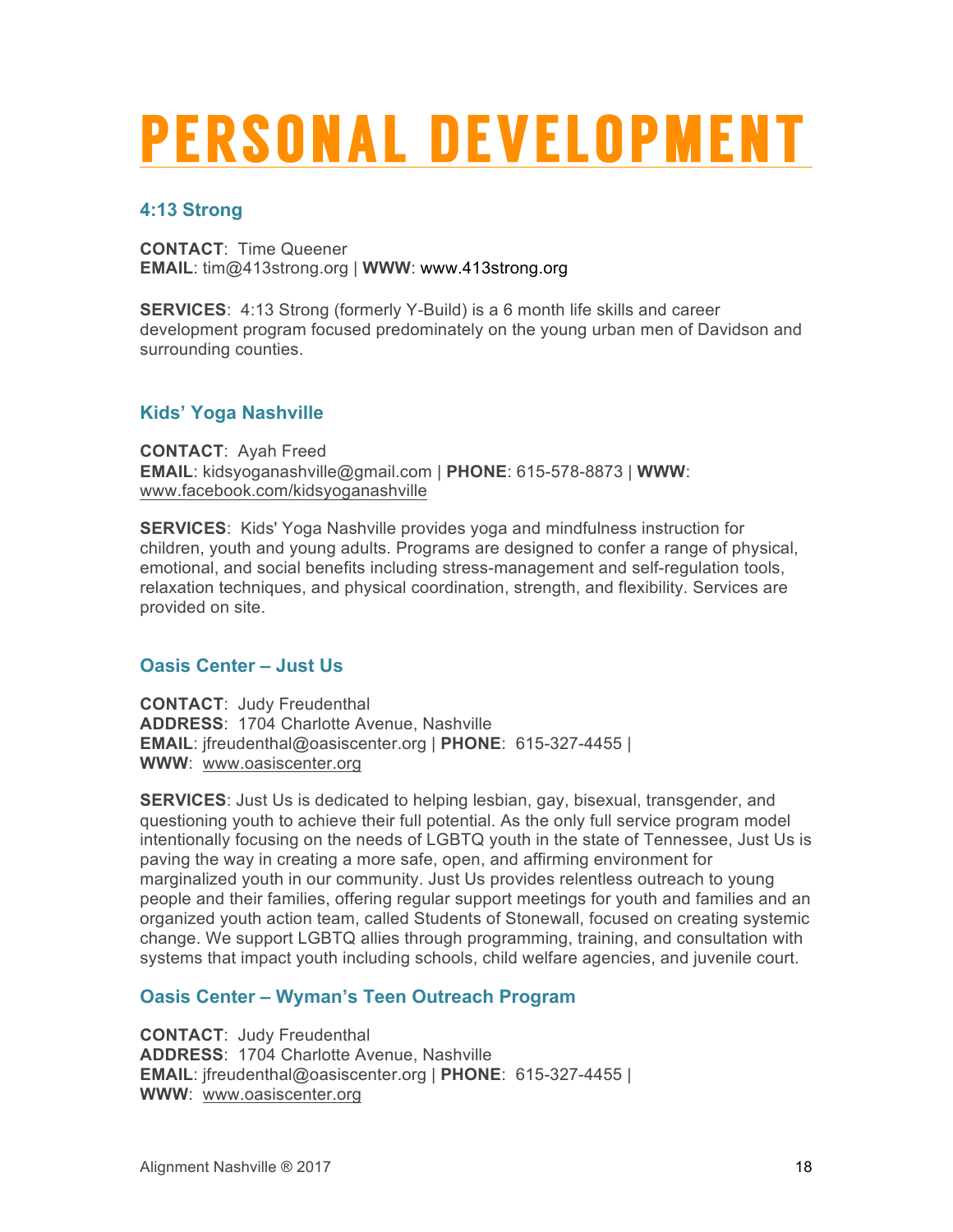**SERVICES**: The Wyman's Teen Outreach Program (TOP)® is a yearlong, evidencebased program combining in-school activities with out-of-school community service. TOP helps youth discover their strengths and cultivate life skills, healthy behaviors, and a sense of purpose. We offer TOP in 5 Metro Nashville Public Schools and a modified version designed for international youth called ITOP. Summer TOP programs help expose youth to career opportunities through field trips to businesses and colleges and enrichment and recreational activities.

#### **Salahadeen Center of Nashville**

**ADDRESS**: 364 Elysian Fields Ct.Nashville,TN.37211 **EMAIL**: scn@scntn.org| **PHONE**: 615-333-0530 | **WWW**: www.scntn.org

**SERVICES**: Provides religious (Islam), educational, social and cultural services, as well as community activities, Friday Eid Services, and comprehensive programs for the younger generation.

#### **YMCA of Middle Tennessee – Achievers Program**

**CONTACT**: Adrianna Flax **LOCATIONS**: Various **EMAIL**: aflax@ymcamidtn.org | **PHONE**: 615-259-9622 | **WWW**: www.ymcamidtn.org

**SERVICES**: The YMCA provides many services for youth. At our 15 membership centers, youth can find community, health and wellness, with their families or on their own. The Y offers membership subsidies, through our Open Doors program, so that no one is turned away. Our YMCA Achievers program, operating in 10 MNPS schools, provides ACT prep, career counseling, career exposure, job-readiness skills, and college prep to 650+ youth. While many young people participate within their school setting, both Y Latino Achievers and Y Black Achievers programs provide weekend programming where students visit colleges and universities, meet working professionals and participate in cultural events, all surrounded by positive, engaged adult.

#### **Youth Villages – YVLifeSet Program**

**CONTACT**: Tawanda Johnson-McDonald **ADDRESS**: 420 Main St. Nashville, Tn 37206 **EMAIL**: tawanda.johnson-mcdonald@youthvillages.org | **PHONE**: 615-250-7200 | **WWW**: www.youthvillages.org/what-we-do/yvlifeset

**SERVICES**: Participation in the YVLifeSet program is voluntary. YVLifeSet specialists meet with participants ages 17-22 at least once a week in a place that is most convenient for them. Young people typically participate in the program for six to 12 months, based on individual needs. Specialists will assist the young people in identifying and reaching in goals in areas such as employment, completing their education or obtaining post-secondary education, finding and maintaining stable housing, accessing mental and physical health care, building and maintain healthy relationships, developing money management skills, parenting skills, and accessing community resources.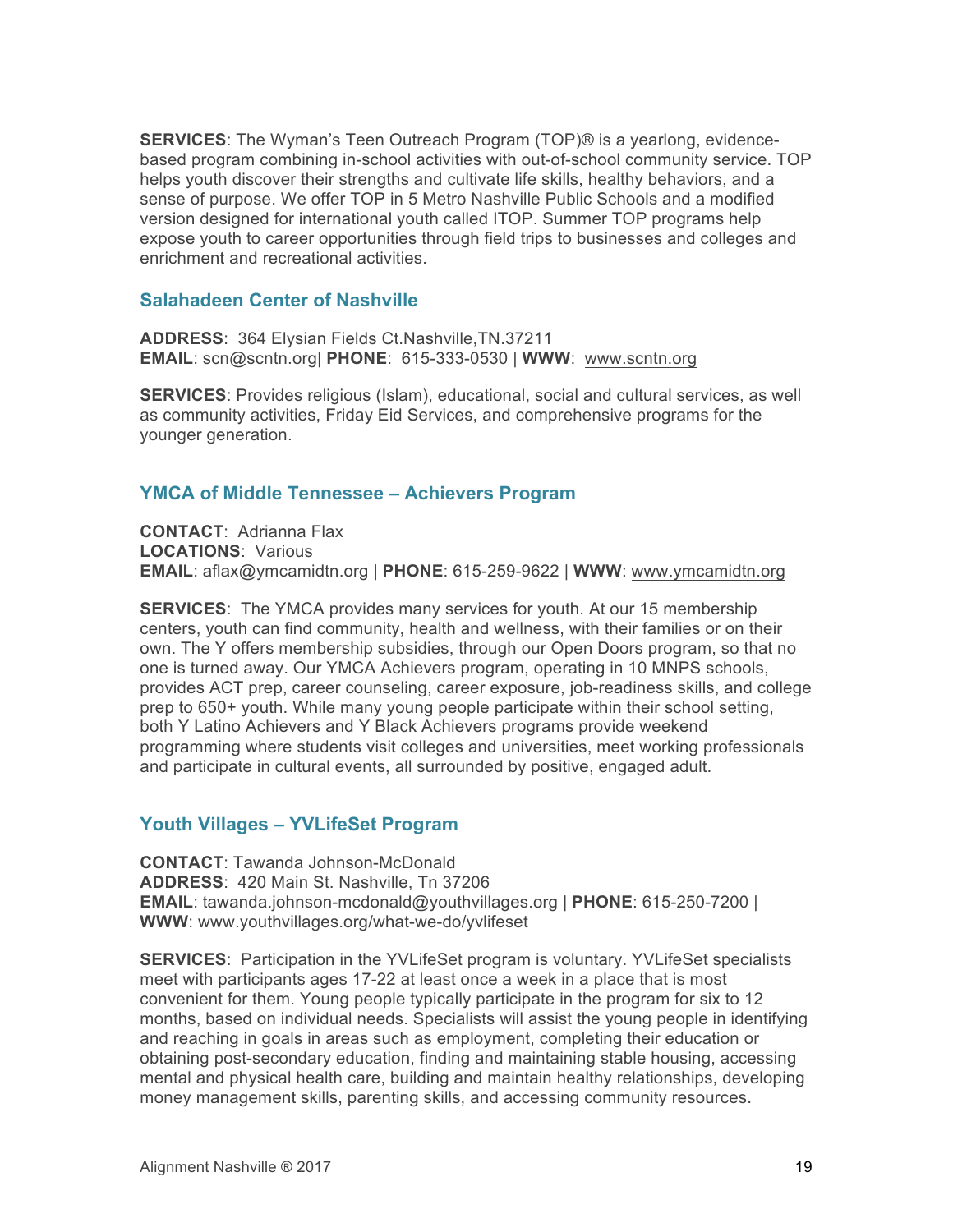### REFUGEE & IMMIGRANT

#### **Catholic Charities of Tennessee**

**ADDRESS**: 2806 McGavock Pike, Nashville 37214 **EMAIL**: jescue@cctenn.org | **PHONE**: 615-259-3567 | **WWW**: www.cctenn.org

**SERVICES**: Resettlement Services, Case Management, Employment Services, Immigration Services, Afterschool & Summer Programing, School Case Management, Mentor Programming, Cultural Adjustment & Trauma Services.

#### **Conexion Americas**

**CONTACT**: Tara Lentz **ADDRESS**: 2195 Nolensville Pike, Nashville, TN 37211 **EMAIL**: Tara@conamericas.com | **PHONE**: 615-320-5152 | **WWW**: www.conexionamericas.org

**SERVICES**: Our mission is to build a welcoming community and create opportunities where Latino families can belong, contribute and succeed. Our local programs help Latino families start small businesses, become homeowners, learn English, support their children in school, pay taxes, and prepare for and succeed in college.

#### **Nashville International Center for Empowerment**

**CONTACT**: Allison Cantway **ADDRESS**: 417 Welshwood Drive, Suite 100, Nashville, TN 37211 **EMAIL**: allison@empowernashville.org | **PHONE**: 615-315-9681 | **WWW**: www.empowernashville.org

**SERVICES**: We offer seven levels of ESL classes for adults in Nashville. Our classes are offered at four locations, all in the Nolensville Rd. area, during both the morning and the evening (child care is also provided at our sites). We also offer pre-GED prep services, to prepare ELs to take a GED preparation course. Since GED classes are generally not targeted toward ELs, we find that our clients struggle, so our pre-GED curriculum includes math, reading, and ESL training. For refugees who have lived in the US for fewer than five years, we offer driver's permit training, entrepreneurship class, workforce readiness training, leadership training, child care classes, and recertification.

#### **Nashville Public Library**

**CONTACT**: Megan Godbey, Adult Literacy Coordinator **ADDRESS**: 615 Church St. Nashville, TN 37219 **EMAIL**: megan.godbey@nashville.gov | **PHONE**: 615-862-5804 ext 6850 | **WWW**: http://www.library.nashville.org/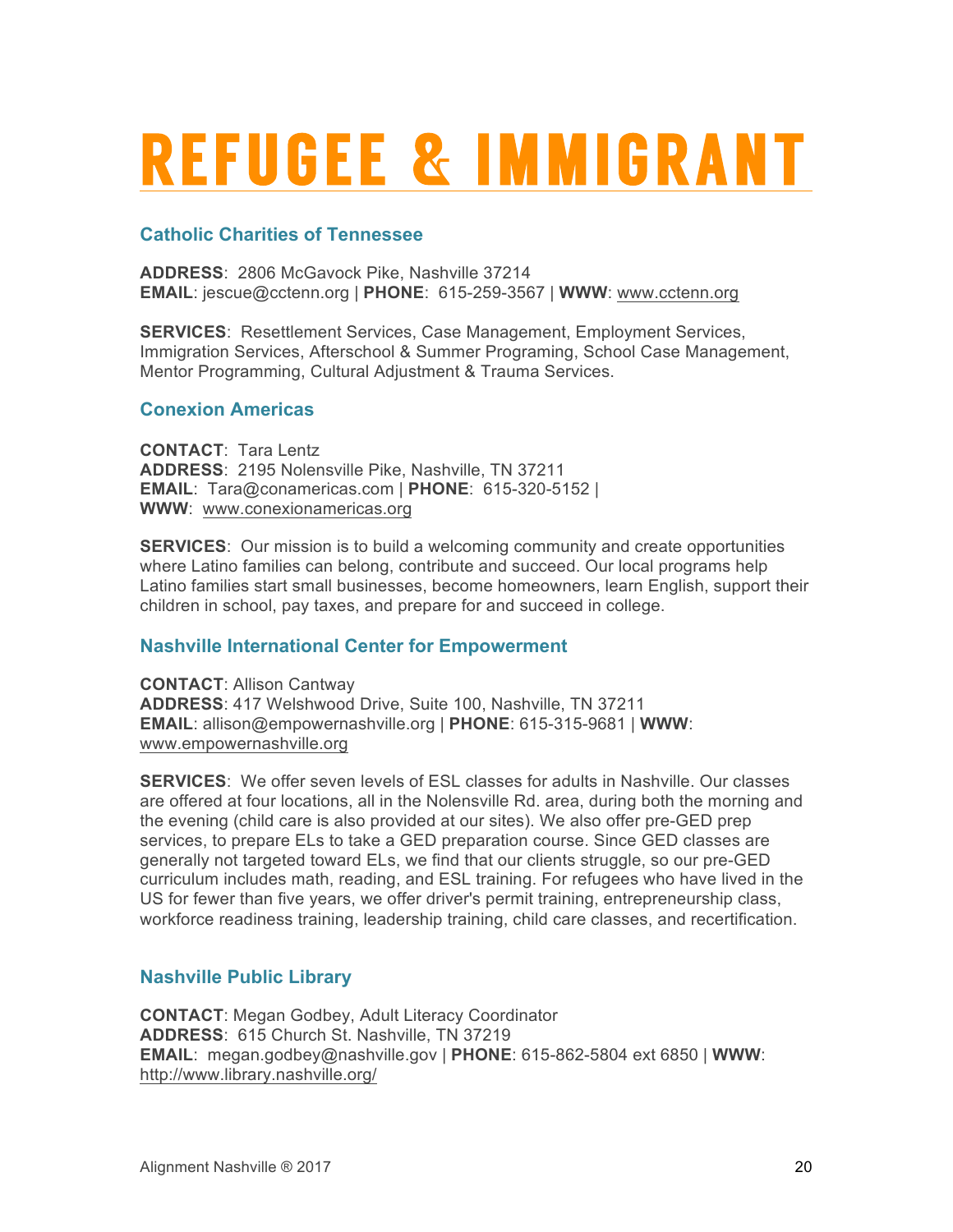**SERVICES**: We offer a variety of services for all ages. All our services are free of charge, and available to anyone who resides in Davidson County. Many of our services do not require a library card to utilize.

#### **Progreso Community Center – Centro Comunitario Progreso**

**ADDRESS**: 5666 Nolensville Pike, Nashville TN 37211 **EMAIL**: info@progresocommunitycenter.org | **PHONE**: 615-365-9002 | **WWW**: www.progresocommunitycenter.org

**SERVICES**: We offer ESL courses in Basic, Intermediate, and Conversation. Each class is six weeks long. Our classes are mostly taught in Spanish.

#### **Tennessee Foreign Language Institute**

**ADDRESS**: 220 French Landing Dr., Suite 1-B, Nashville, TN 37243 **EMAIL**: info@tfli.org | **PHONE**: 615-741-7579 | **WWW**: http://tfli.org/

**SERVICES**: On-site and In-Person Interpretation for over 70 languages; Over-the-Phone Interpretation; Written Document Translation; English As A Second Language (ESL) adult group classes & custom classes; ESL To Go Classes; Foreign Language adult group classes & custom classes.

#### **Tennessee Immigrant & Refugee Rights Coalition**

**ADDRESS**: 2195 Nolensville Pike Nashville TN 37211 **EMAIL**: camila@tnimmigrant.org | **PHONE**: 615-833-0384 | **WWW**: www.tnimmigrant.org

**SERVICES**: Legal assistance: citizenship, Family defense workshops: legal screening, family plan assistance and power of attorneys, Resource referrals, English classes, Community Education: Know your rights, Citizenship, Deportation defense, Family plan, Workers' rights, Policies, Leadership development training for community members.

#### **Tennessee Justice for Our Neighbors**

**CONTACT**: Wade Munday **ADDRESS**: 2195 Nolensville Pike **EMAIL**: wade@tnjfon.org | **PHONE**: (615) 454-6185 | **WWW**: www.tnjfon.org

**SERVICES:** Tennessee Justice for Our Neighbors provides affordable, high-quality immigration legal services to immigrants, educates the public and faith-based communities about issues related to immigration, and advocates for immigrant rights.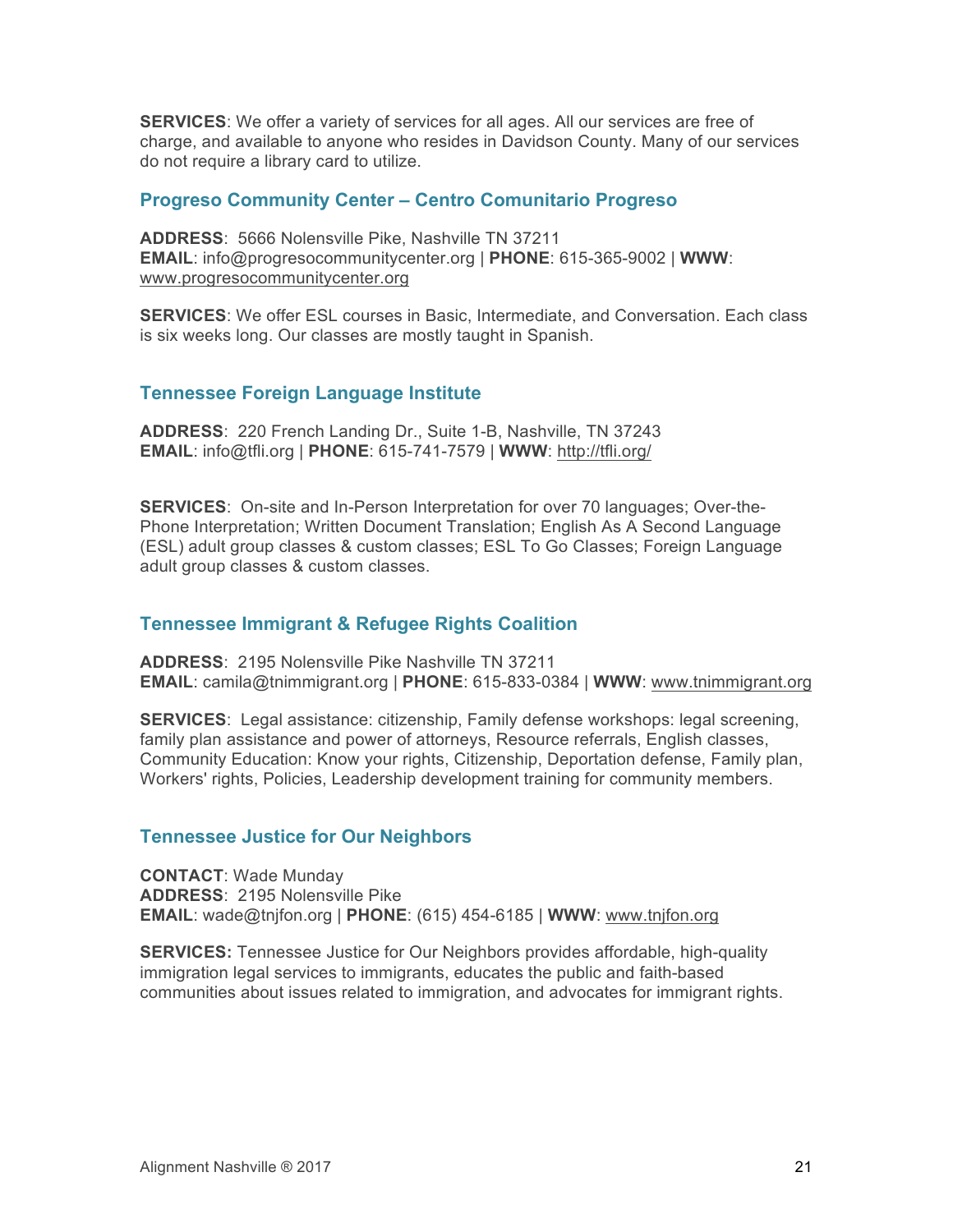### **TRANSPORTATION**

#### **Metro Transit**

**CONTACT**: Bryan Williams **EMAIL**: bryan.williams@nashville.gov | **PHONE**: (615) 862-5950 | **WWW**: http://www.nashvillemta.org/

**SERVICES:** Nashville MTA offers StrIDe, an innovative program that provides opportunities for students to travel to and from school and other extracurricular activities via an MTA bus. High school students' MNPS ID cards serve as their school ID card, library card and MTA bus pass. The cards are programmed to work on the fare boxes on all MTA buses. Students should place their ID above the bulls-eye located on the fare box and wait for the box to beep. This sound indicates the card has been recognized, and the student will be allowed to board

#### **Oasis Bike Workshop**

**CONTACT**: Carlee Smith **ADDRESS**: 1704 Charlotte Avenue, Nashville **CONNECT:** csmith@oasiscenter.org | 615-327-4455 | www.oasiscenter.org

**SERVICES:** Oasis Bike Workshop is a year round earn-a-bike program that empowers Nashville's young people with alternative transportation. Since it's inception, over 1200 young people have rolled out the door on bikes that THEY rebuilt and customized.